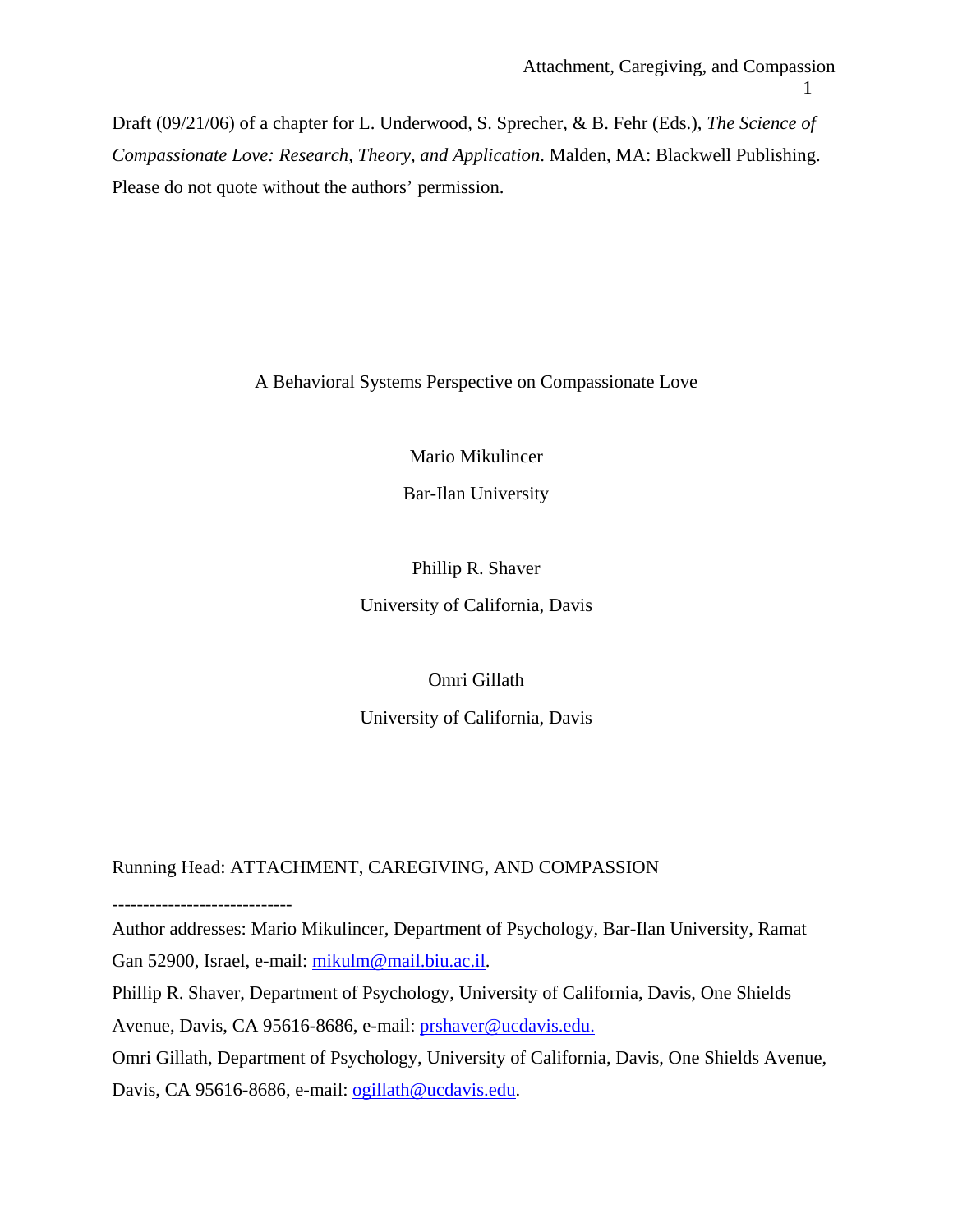Is it possible for a person to be compassionate and kind without also being selfish at some level? After all, Dawkins's (1989/1976) metaphor, "the selfish gene," has been associated in many intellectual circles with the assumption that selfish genes lead to selfish people. Can a person really love others in an unguarded way if she does not also love herself? What is the best way to foster compassion and loving-kindness, especially toward people from outside one's network of close relationships?

As noted throughout this volume, there are many approaches to these questions, and several relevant levels of analysis, from genes to culture. In our work (e.g., Mikulincer & Shaver, 2003, 2004, in press; Shaver & Mikulincer, 2002, 2005) we use Bowlby and Ainsworth's attachment theory as a framework for studying love and compassion, because it has already proven of inestimable value in the study of various forms of love (see Cassidy & Shaver, 1999, for an overview). Using this framework, we focus on the "substrate" component of Underwood's (this volume) model of compassionate love and deal with the effects of being loved, protected, and comforted by others, beginning with parents during infancy, on the capacity to love others and react sensitively and compassionately to their needs.

For more than 30 years, since the publication of Bowlby's (1982/1969) first conceptual book, attachment theory has guided research on the development of love and empathy in parentchild relationships. Since 1987, when Hazan and Shaver first applied the theory to the study of romantic and marital love (see Feeney, 1999, and Shaver & Clark, 1994, for reviews), researchers have continued to make remarkable discoveries about the psychological system that governs attachment behavior (what Bowlby, 1982/1969, called the attachment behavioral system) and the complementary system that governs caregiving in attachment relationships (the caregiving behavioral system).

In recent studies, for example, we (Mikulincer, Gillath, & Shaver, 2002) found that when a young adult is presented subliminally with threatening words such as "failure" or "separation," his or her mind turns automatically to mental representations of caregivers, or "attachment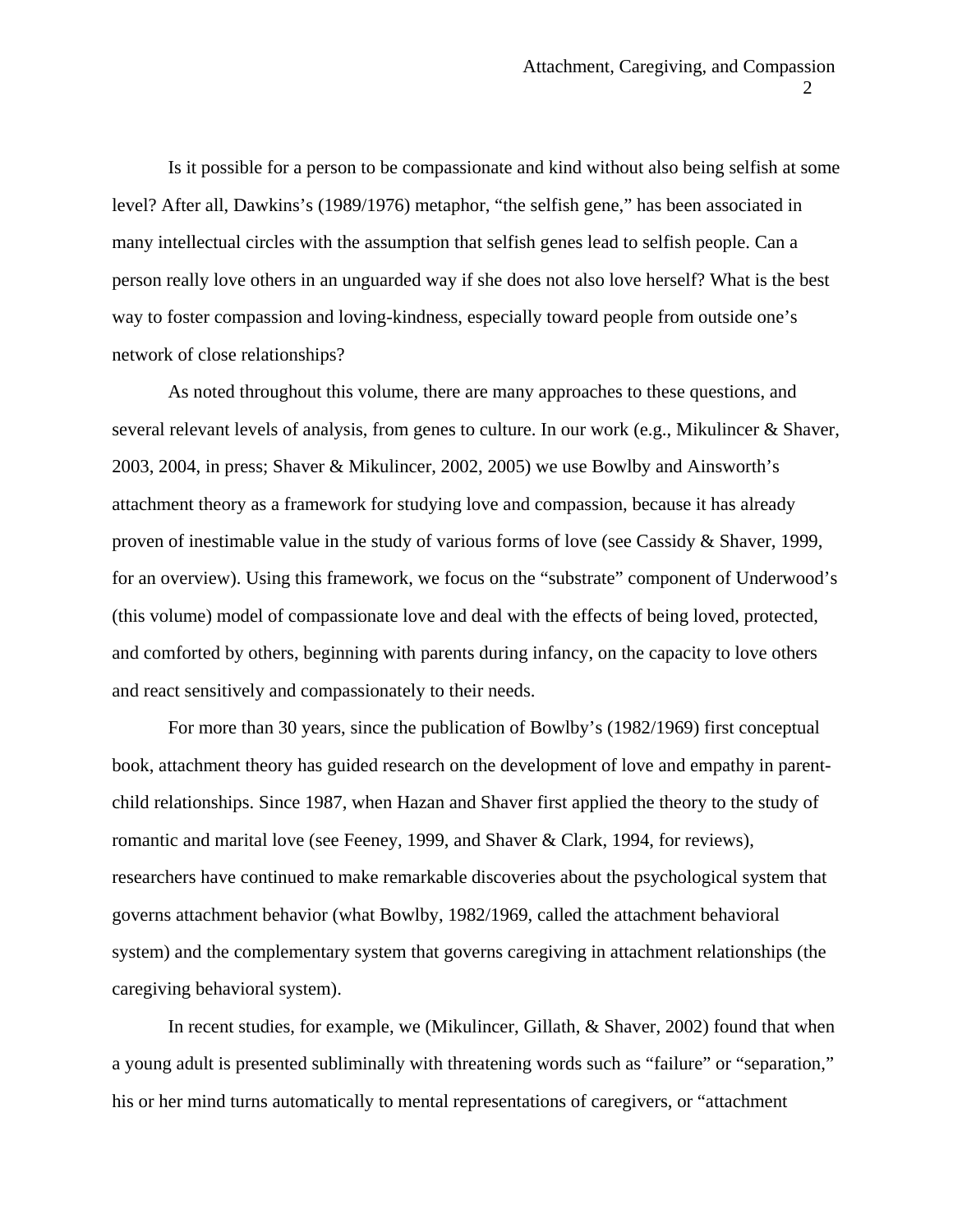figures." This is the mental equivalent of an infant's behavior in Ainsworth's famous "strange situation" laboratory procedure (Ainsworth, Blehar, Waters, & Wall, 1978): When an infant is frightened, it drops previously engaging toys and moves quickly toward a parent to be picked up, protected, and soothed. Interestingly, in the case of adults as well as and infants, individuals whose caregivers have been relatively inaccessible, insensitive, or unreliable have a difficult time using attachment figures confidently and effectively and hence are chronically insecure. This insecurity, we argue, makes it more difficult for them to be compassionate and altruistic. Moreover, insecurely attached people tend to be deficient in what Underwood (this volume) views as the motivational signature of compassionate love: Their motives for helping others are not centered on the good of others.

We begin this chapter with a summary of Bowlby's conceptualization of the attachment and caregiving behavioral systems. Specifically, we describe the normative components and individual-difference parameters of the attachment and caregiving behavioral systems, as well as the interplay of these systems. We then summarize research on the ways in which individual differences in the attachment system affect caregiving behavior in various kinds of relationships. Finally, we describe new studies of attachment-related differences in altruistic helping, community volunteering, prosocial motives and behaviors, and emotional, cognitive, and behavioral reactions to other people' distress – all viewed as aspects or forms of compassionate caregiving.

# *The Attachment and Caregiving Behavioral Systems*

Although Bowlby (1982/1969, 1973, 1980) focused mainly on the formation of attachment bonds in childhood, he also attempted to understand how evolutionary mechanisms shape other kinds of human behavior (e.g., exploration, parental caregiving, and affiliative and sexual behaviors). For this purpose, he borrowed from ethology the concept of *behavioral system*, a species-universal neural program that organizes an individual's behavior in ways that increase the likelihood of survival and reproductive success in the face of environmental dangers and demands. Responses to these demands – e.g., dealing with threats to life and well-being by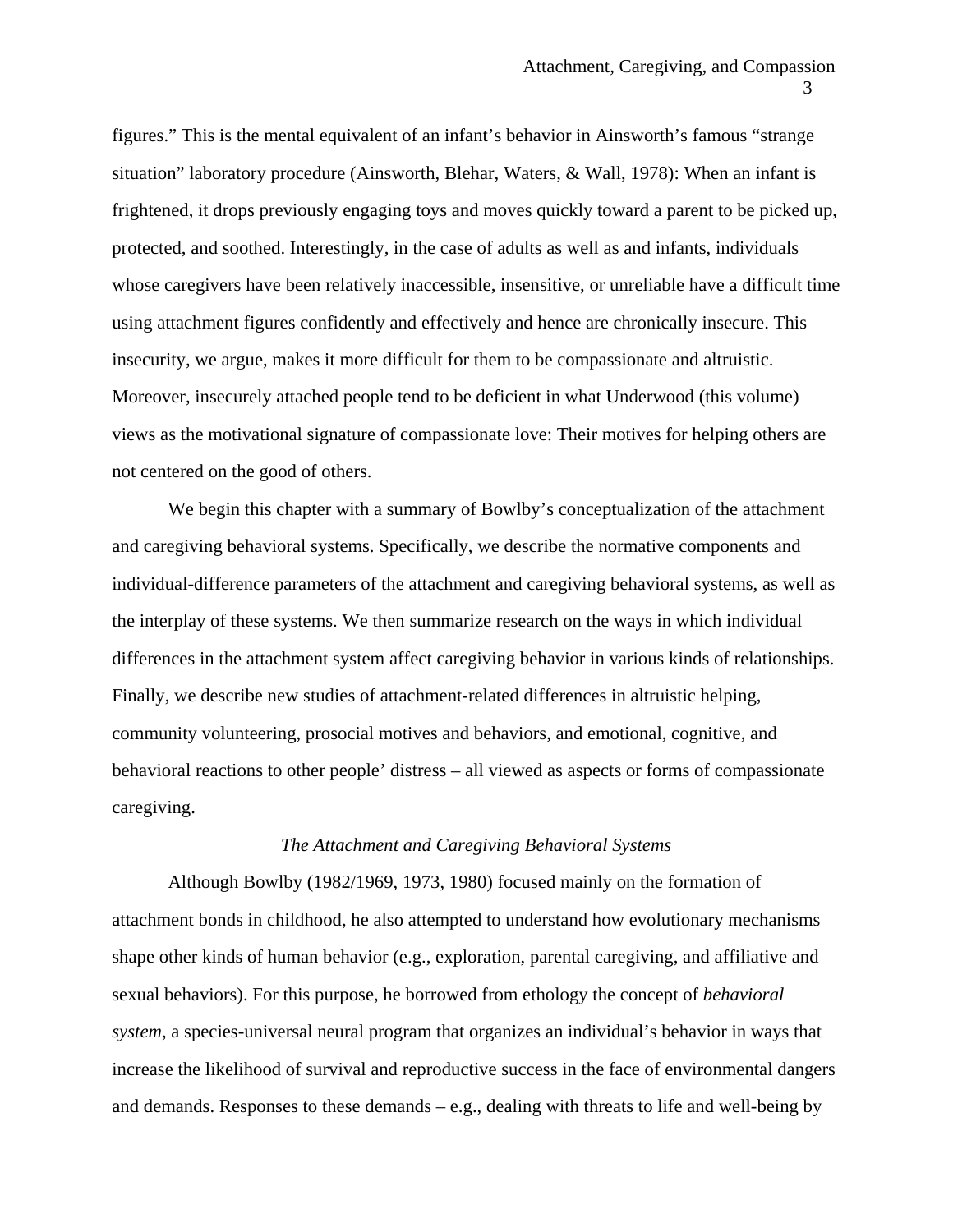relying on "stronger, wiser" attachment figures, exploring and learning how to cope with the environment, caring for dependent offspring – led to the evolution of distinct but interrelated behavioral systems (e.g., attachment, exploration, caregiving, and sexual systems), each with its own functions and characteristic behaviors.

A behavioral system is an inborn, goal-oriented neural program that governs the selection, activation, and termination of behavioral sequences that produce a functional change in the person-environment relationship, a change that has generally yielded adaptive advantages for survival and reproduction. Each behavioral system involves a set of contextual activating triggers (e.g., attaining a sense of safety and security, relieving others' distress and promoting their welfare) and a set of interchangeable, functionally equivalent behaviors that constitute the *primary strategy* of the system for attaining its particular goal (e.g., attaining safety and security through proximity-seeking, protecting or comforting another person). These behaviors are automatically "activated" by certain stimuli or kinds of situations that make a particular goal salient (e.g., loud noises that signal danger, an encounter with a distressed or needy person), and "deactivated" or "terminated" by other stimuli or outcomes that signal attainment of the desired goal. Each behavioral system also includes cognitive operations that facilitate the system's functioning and specific excitatory and inhibitory links with other behavioral systems.

Bowlby (1973) also discussed individual differences in the functioning of behavioral systems, especially the attachment system. Although behavioral systems are innate circuits or mental modules, they are manifested in actual behavior, guide people's transactions with the social world, and can be affected or shaped by close others' responses. Over time, social encounters mold the parameters of a person's behavioral systems in ways that produce individual differences in strategies and behaviors. Bowlby (1973) assumed that social interactions gradually correct a behavioral system's primary strategies and produce more effective action sequences. According to him, the residues of such experiences are stored as mental representations of person-environment transactions, which he called *working models of self and others*. With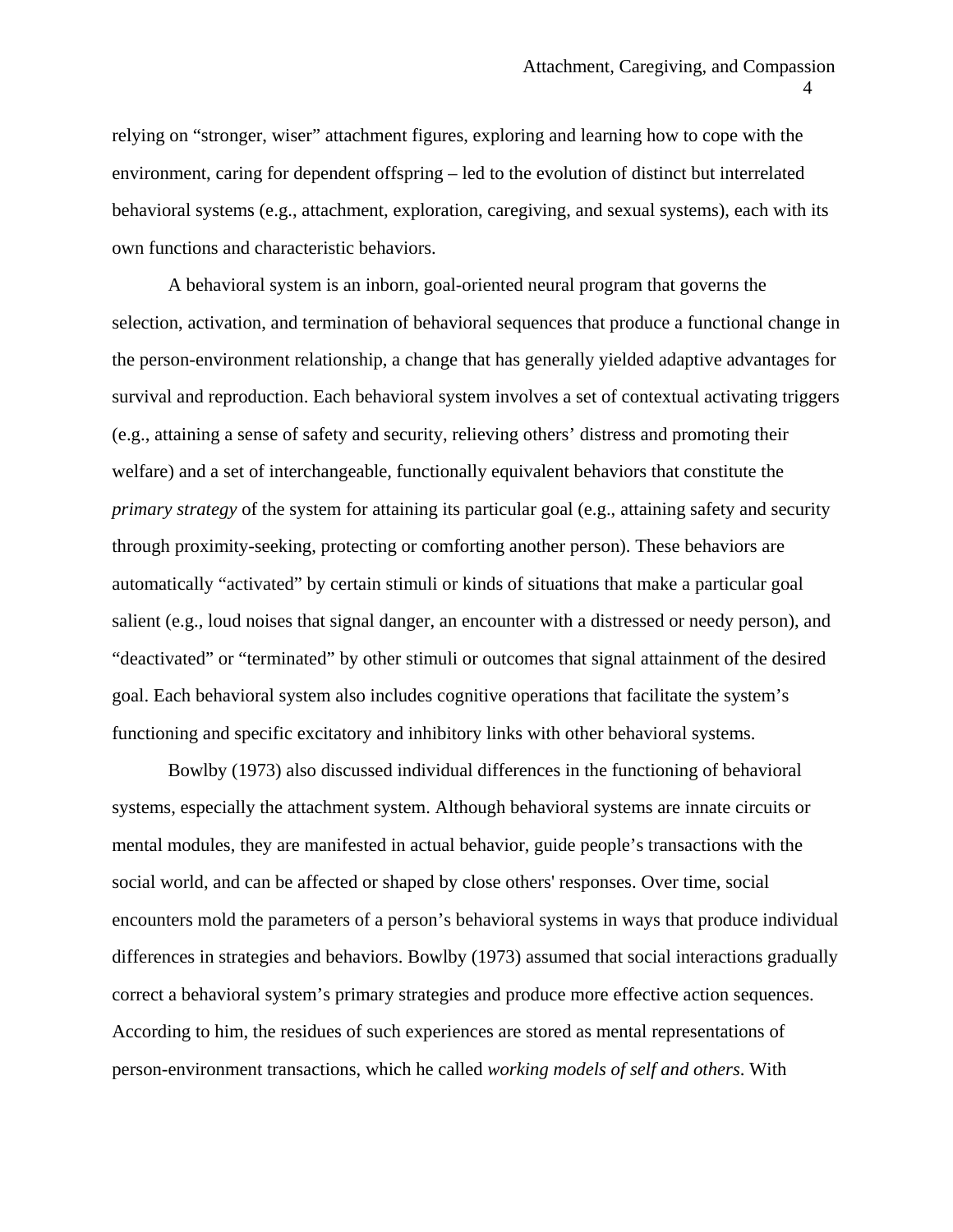repeated use, these models can become automatic and are an important source of within-person continuity in behavioral system functioning.

# *The Attachment Behavioral System*

The presumed biological function of the attachment system is to protect a person (especially during infancy and childhood) from danger by assuring that he or she maintains proximity to caring and supportive others (*attachment figures*). The attachment system is activated by perceived (real or imagined) threats and dangers, which cause a threatened person to seek actual or symbolic proximity to protective others (Bowlby, 1982/1969). In infants, attachment-system activation includes nonverbal expressions of neediness and desire for proximity, such as crying and pleading, as well as active behaviors aimed at reestablishing and maintaining actual proximity, such as moving toward the caregiver, clamoring up, and clinging (Ainsworth et al., 1978). In adulthood, however, attachment-system activation does not necessarily entail actual proximity-seeking behavior. Instead, protection and relief can be obtained by the activation of soothing, comforting mental representations of relationship partners who have regularly provided care and protection (Mikulincer & Shaver, 2003).

The attainment of proximity and protection promotes an inner sense of attachment security (based on expectations that key people will be available and supportive in times of need) and results in the consolidation of optimistic beliefs about distress management; faith in others' goodwill; a sense of being loved, esteemed, understood, and accepted by relationship partners; and a sense of self-efficacy with respect to gaining proximity to a loving partner when support is needed. Bowlby (1988) considered the optimal functioning of this behavioral system to be crucial for mental health, the development of a positive self-image, and the maintenance of positive attitudes toward others. A large number of studies provide strong empirical support for the existence of these benefits of an optimal functioning attachment system (see Feeney, 1999; Mikulincer & Shaver, 2003, in press; Shaver & Mikulincer, 2002, for reviews).

When a person's attachment figures are not reliably available and supportive, a sense of attachment security is not attained and the distress that initially activated the system is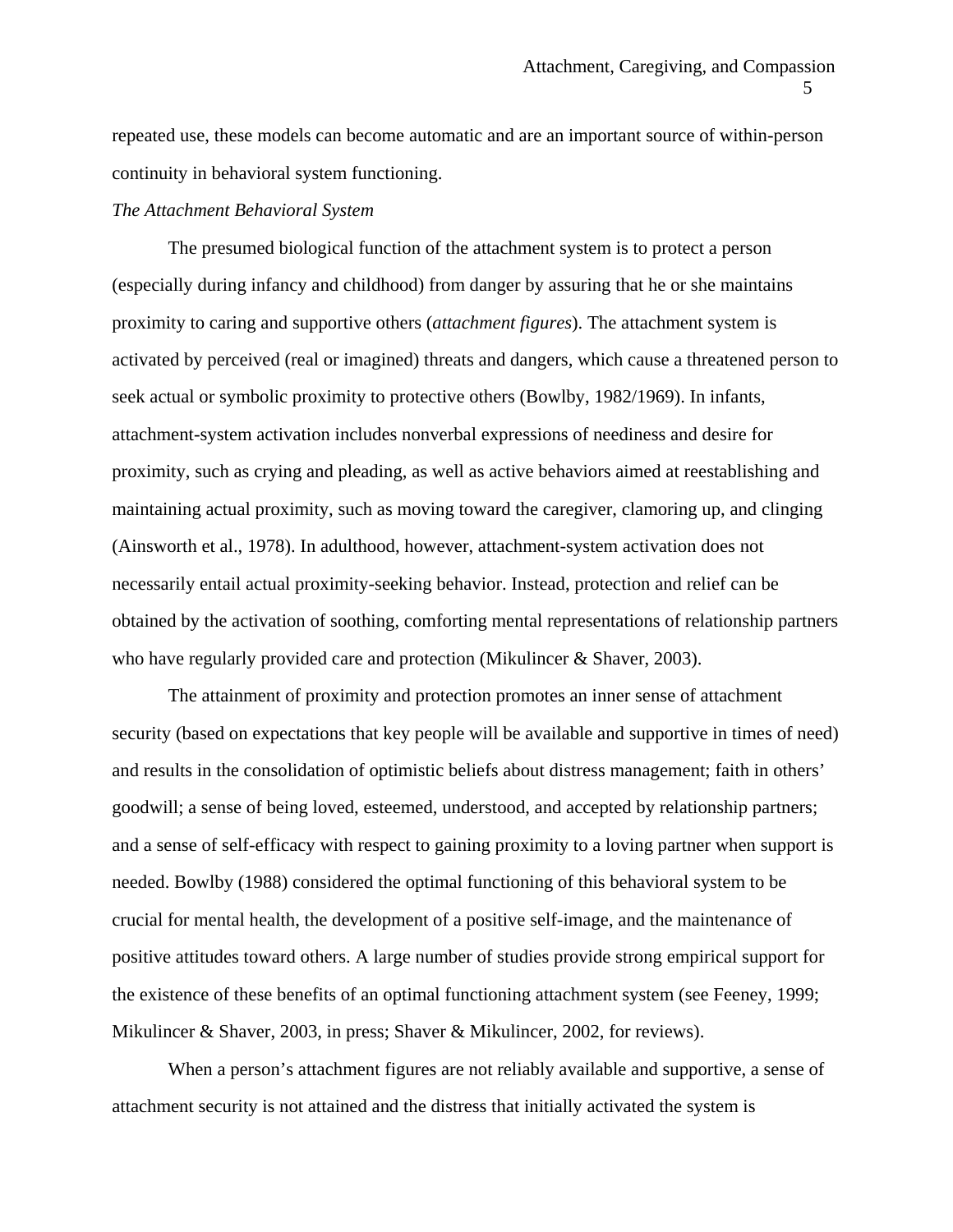compounded by doubts and fears about the feasibility of attaining a sense of security. Moreover, negative interactions with attachment figures indicate that the primary attachment strategy, proximity and support seeking, has to be replaced with an alternative ("secondary") strategy. Attachment theorists (e.g., Cassidy & Kobak, 1988; Mikulincer & Shaver, 2003; Shaver & Mikulincer, 2002) emphasize two such secondary strategies: hyperactivation and deactivation of the system. Hyperactivation of the attachment system is manifested in energetic, insistent attempts to get a relationship partner, viewed as insufficiently available or responsive, to pay more attention and provide better care and support. Hyperactivating strategies include clinging to and attempting to control a relationship partner, cognitive and behavioral efforts to establish greater physical and emotional closeness, and overdependence on relationship partners as a source of protection (Shaver & Mikulincer, 2002). Hyperactivation keeps the attachment system chronically activated, constantly on the alert for threats, separations, and betrayals, thereby exacerbating relational distress and conflicts (Mikulincer & Shaver, 2003).

Deactivation of the attachment system includes inhibition of proximity seeking and the adoption of a personal style that Bowlby (1980) called "compulsive self-reliance." Deactivating strategies require a person to deny attachment needs; avoid closeness, intimacy, commitment, and dependence; and increase cognitive, emotional, and physical distance from others (Shaver & Mikulincer, 2002). They also involve active inattention to threatening events and personal vulnerabilities as well as inhibition and suppression of thoughts and memories that evoke distress and feelings of vulnerability, because such thoughts might cause unwanted reactivation of the attachment system (Fraley, Davis, & Shaver, 1998).

When studying individual differences in the functioning of the attachment behavioral system during adolescence and adulthood, attachment researchers have measured *attachment style* – the chronic pattern of relational expectations, emotions, and behaviors that results from a particular history of attachment experiences (Fraley & Shaver, 2000). Beginning with Ainsworth et al.'s (1978) studies of infant-caregiver attachment, continuing through Hazan and Shaver's (1987) conceptualization of romantic love as an attachment process, and followed up in many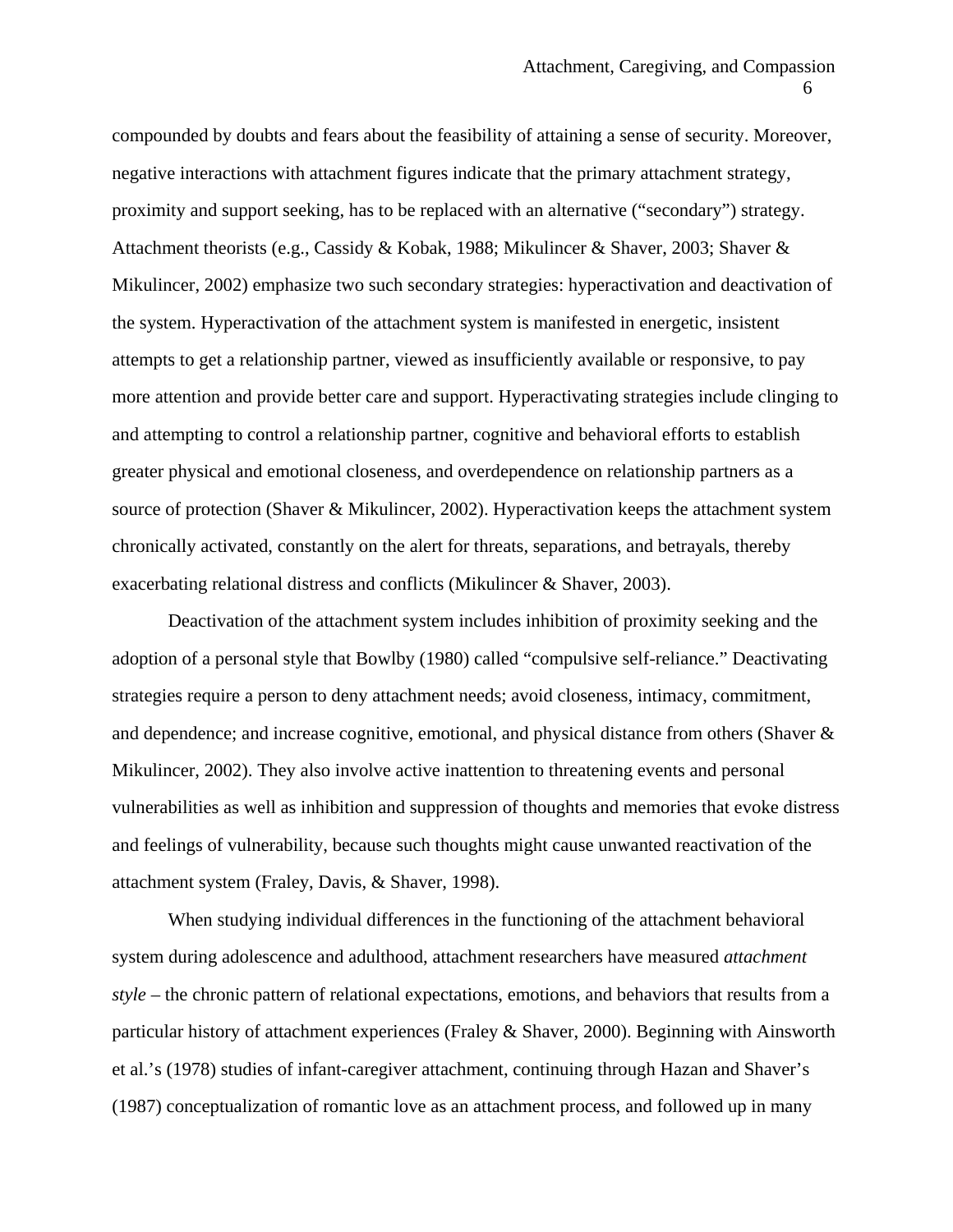studies by social and personality psychologists (e.g., Bartholomew & Horowitz, 1991; Brennan, Clark, & Shaver, 1998; Fraley &Weller, 1998; see Mikulincer & Shaver, in press, for a comprehensive review), researchers have found that individual differences in attachment style can be measured along two orthogonal dimensions, attachment-related *avoidance* and *anxiety*. The first dimension, attachment *avoidance*, reflects the extent to which a person distrusts relationship partners' goodwill, deactivates the attachment system, and strives to maintain behavioral independence and emotional distance from partners. The second dimension, attachment *anxiety*, reflects the degree to which a person worries that a partner will not be available in times of need and engages in hyperactivating strategies. People who score low on both dimensions are said to be secure or securely attached.

The two dimensions can be measured with reliable and valid self-report scales, such as the Experience in Close Relationships scale (ECR; Brennan et al., 1998), the Adult Attachment Questionnaire (AAQ; Simpson, Rholes, & Phillips, 1996), or the Adult Attachment Scale (AAS; Collins, 1996). These dimensions have been consistently found to be associated in theoretically predictable ways with affect regulation, self-esteem, psychological well-being, and interpersonal functioning (see Mikulincer & Shaver, 2003, in press; Shaver & Clark, 1994; Shaver & Hazan, 1993, for reviews). Several studies have also shown consistently that a person's positions on the attachment dimensions influence his or her motives (causing them to be more or less self-focused vs. altruistic) during social interactions, valuing or devaluing of other people and their needs and desires, and the actions taken in response to others' needs and feelings (see Mikulincer & Shaver, in press, for extensive review). As in Underwood's (this volume) model of compassionate love, the attachment behavioral system (the substrate) is shaped by familial forces and personal history, and it can in turn shape a person's social motives, attitudes, decisions, and actions.

Attachment styles begin to be formed in interactions with primary caregivers during early childhood (Cassidy & Shaver, 1999), but Bowlby (1988) claimed that impactful interactions with others throughout life can alter a person's working models and move him or her from one region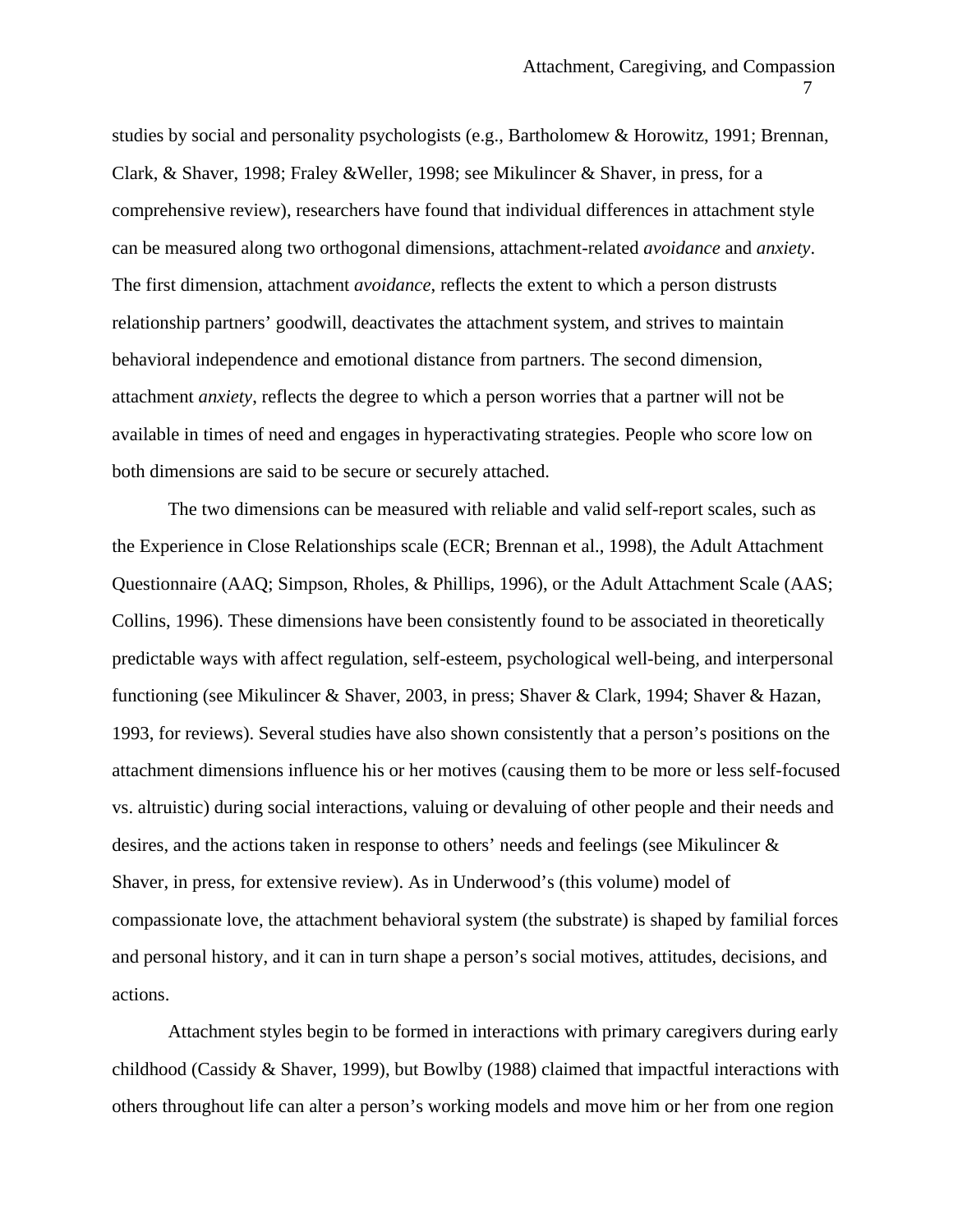of the two-dimensional (anxiety by avoidance) space to another. Moreover, although attachment style is often conceptualized and measured as a single global orientation toward close relationships, a person's attachment orientation is actually rooted in a complex cognitive and affective network that includes many different episodic, context-related, and relationshipspecific, as well as fairly general, attachment representations (Mikulincer & Shaver, 2003). In fact, research shows that attachment style can change, subtly or dramatically, depending on context and recent experiences (e.g., Baldwin, Keelan, Fehr, Enns, & Koh Rangarajoo, 1996; Mikulincer & Shaver, 2001).

Beyond focusing on the tendency to seek protection and support from close others in times of need, attachment theory also deals with the complementary tendency to provide protection and support to needy others. One of the major contributions of attachment theory and research is the identification and delineation of the normative components and individualdifferences parameters of the caregiving behavioral system, which seem to underlie and organize a person's motives, feelings, attitudes, and actions when he or she witnesses another person's suffering. This is another component of Underwood's (this volume) conception of the substrate of compassionate love, which guides a person's choice to protect, support, and comfort others in times of need, or instead to ignore them without helping.

# *The Caregiving Behavioral System*

According to Bowlby (1982/1969), human beings are born with a nascent capacity to provide protection and support to others who are either chronically dependent or temporarily in need. Bowlby (1982/1962) claimed that these caregiving behaviors, as they emerge in development, are organized around an innate *caregiving behavioral system* that emerged over the long course of evolution because it increased the inclusive fitness of human beings by increasing the likelihood that children, siblings, mates, and tribe members with whom one shared genes (or offspring) would survive (Hamilton, 1964). Although the caregiving system presumably evolved primarily to increase the viability of an individual's offspring and close relatives (George & Solomon, 1999), its products can be made more widely available to all suffering human beings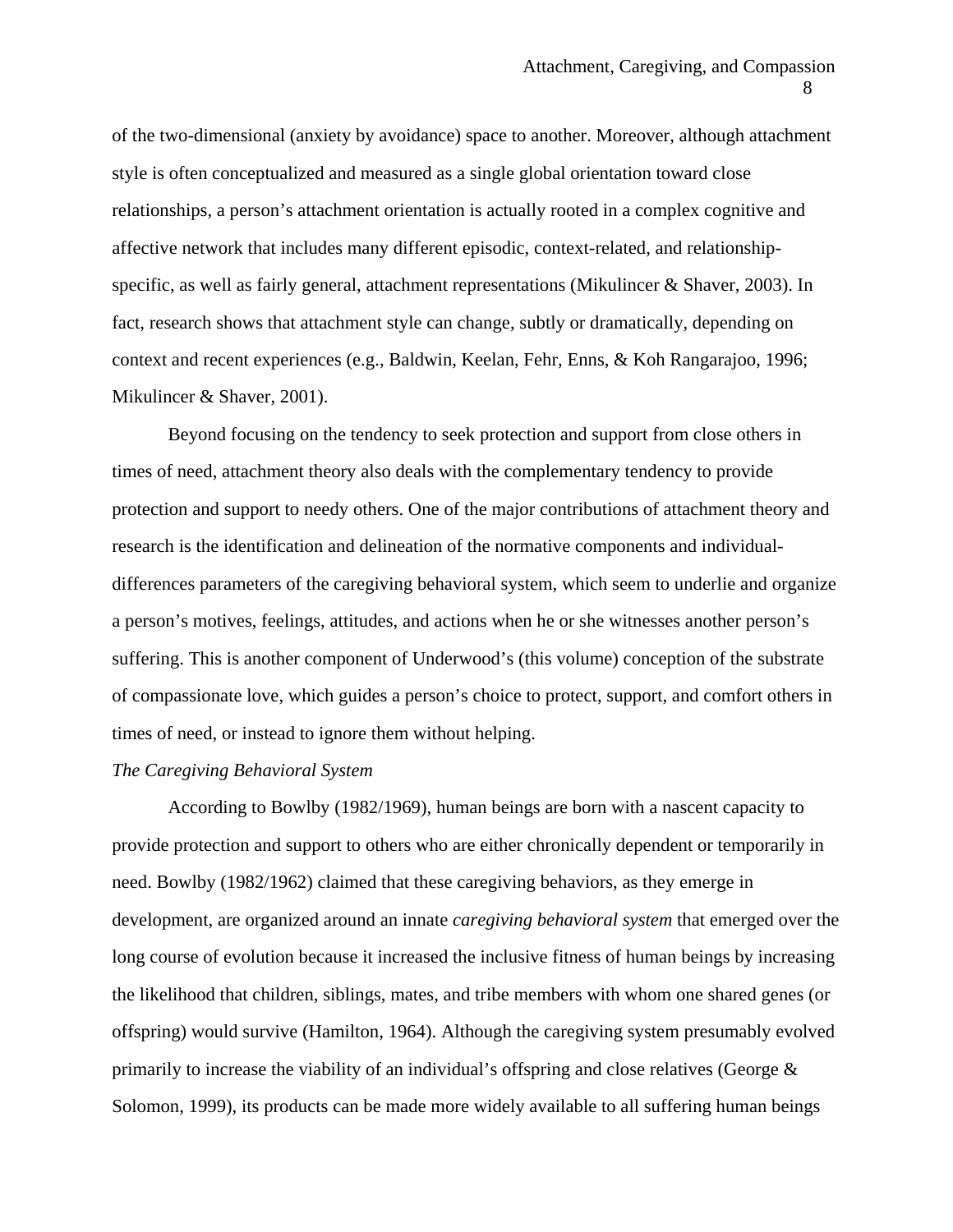and even to members of other species. That is, through moral education and socialization, people can be induced to provide protection and support even to strangers – a goal of all major religions. In this way, caregiving motives can be extended to apply to anyone in need. If a person's caregiving system develops under favorable social conditions, compassion, loving-kindness, and generosity become the norm.

The goal of the caregiving system is to reduce other people's suffering, protect them from harm, and foster their growth and development (e.g., Collins, Guichard, Ford, & B. Feeney, 2006; George & Solomon, 1999; Gillath, Shaver, & Mikulincer, 2005; Kunce & Shaver, 1994). That is, the caregiving system is designed to accomplish the two major functions of a securityproviding attachment figure: to meet another person's needs for protection and support in times of danger or distress (Bowlby, 1982/1969, called this "providing a safe haven") and to support others' exploration, autonomy, and growth when exploration is safe and viewed by the explorer as desirable. (Bowlby called this "providing a secure base for exploration"). According to Collins et al. (2006), caregiving motives and behaviors are likely to be activated (a) when another person has to cope with danger, stress, or discomfort and is either seeking help or would clearly benefit from it, and (b) when another person has an opportunity for exploration, learning, or mastery and either needs help in taking advantage of the opportunity or seems eager to talk about and be validated for his or her efforts and accomplishments. In either case, a person's caregiving system is activated, and he or she calls upon a repertoire of behaviors aimed at relieving a needy person's distress, supporting his or her coping efforts, or providing a secure base for exploration, growth, and development.

A key part of the caregiving system's primary strategy is the adoption of what Batson (1991) called an empathic stance toward another person's needs – e.g., taking the other's perspective in order to help him or her reduce suffering and distress or pursue growth and development. According to Collins et al. (2006), an empathic stance includes sensitivity and responsiveness, the two aspects of parental caregiving emphasized by Bowlby, Ainsworth, and subsequent attachment researchers. Sensitivity includes attunement to, and accurate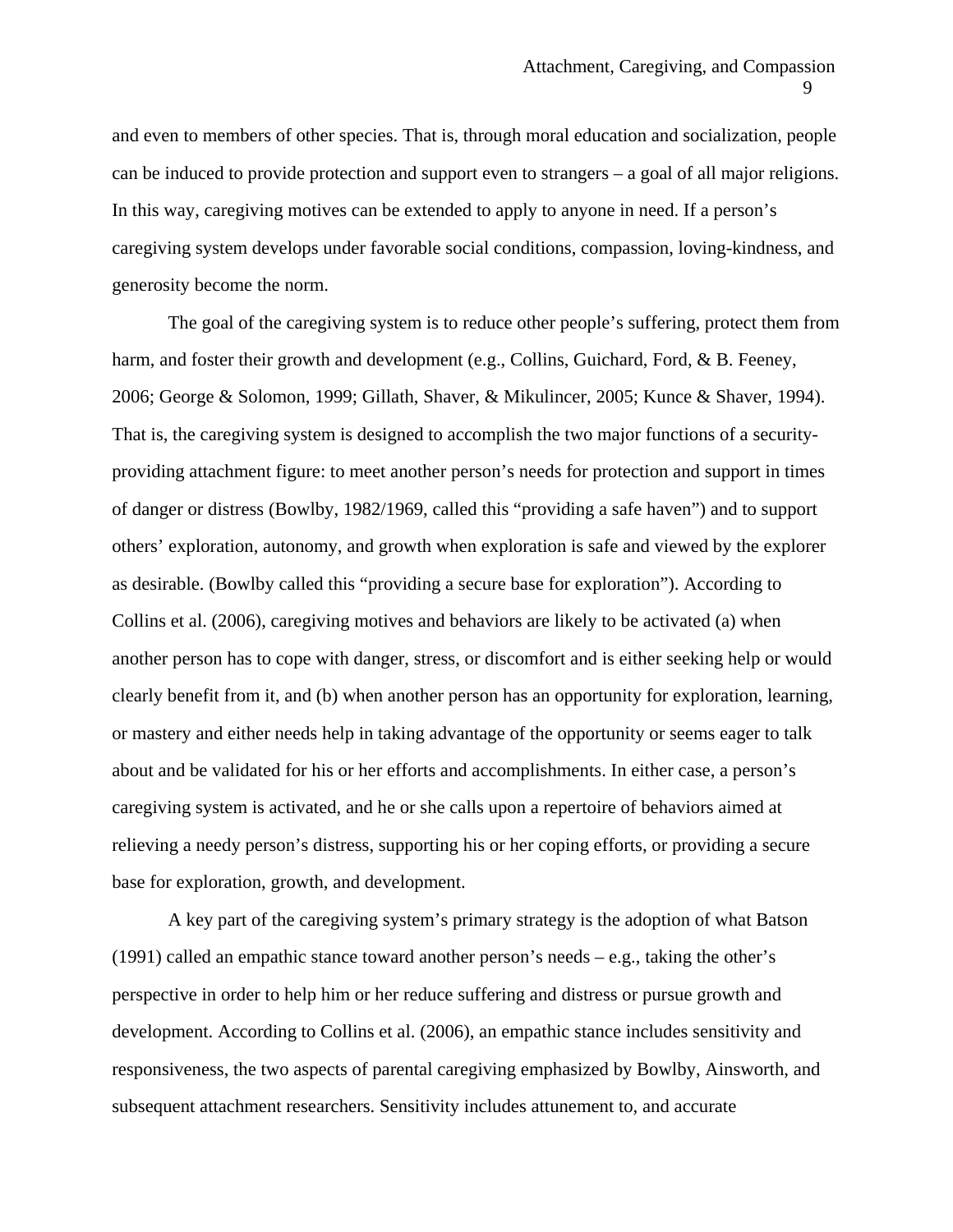interpretation of, another person's signals of distress, worry, or need, and responding in synchrony with the person's proximity- and support-seeking behavior. Responsiveness includes generous intentions; validating the troubled person's needs and feelings; respecting his or her beliefs, attitudes, and values; and helping him or her feel loved, understood, and cared for (Reis & Shaver, 1988). Lack of sensitivity and responsiveness can cause a careseeker to feel misunderstood, disrespected, or burdensome, which exacerbates distress rather than providing a secure base.

According to Batson (1991), another person's visible suffering can evoke two different kinds of emotional reactions in a potential caregiver: empathic compassion and personal distress. Although both compassion and personal distress are signs that one person's distress has triggered emotional reactions in another, the two states are quite different in attentional focus and motivational implications. The main focus of compassion is the other person's needs or suffering, and the natural implication is that the distress should be alleviated for the sufferer's benefit. In contrast, the main focus of personal distress is the self's own discomfort, which might be alleviated either by helping or by ignoring or fleeing the situation. Moreover, whereas compassion sustains caregiving without any direct payoff to the caregiver (*unconditional caregiving*), personal distress is likely to be translated into helping only if helping is the best way to reduce the caregiver's own discomfort (Batson, 1991). Under conditions of "easy escape," when potential caregivers can reduce their distress by means other than helping, personal distress does not motivate empathic care (Batson, 1991).

Although Bowlby (1982/1969) assumed that everyone is born with the potential to become an effective care provider, optimal functioning of the caregiving system depends on several different intra- and interpersonal factors. Caregiving can be impaired by feelings, beliefs, and concerns that dampen or conflict with sensitivity and responsiveness. It can also be impaired by a careseeker's failure to express needs appropriately, by his or her rebuff of a caregiver's helping efforts, or by external obstacles to support provision. Effective care can also be disrupted by problems in emotion regulation that cause a caregiver to feel overwhelmed by the other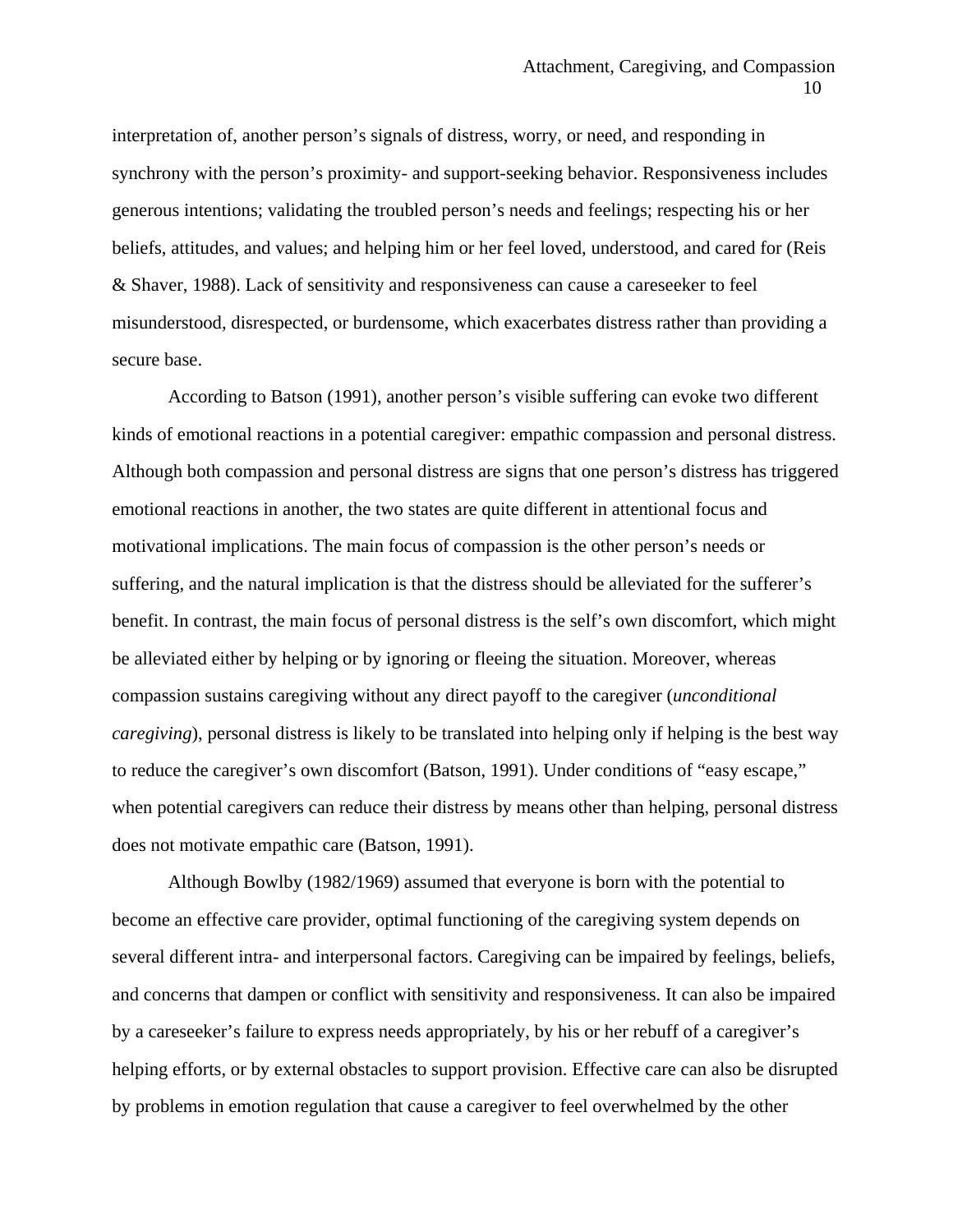person's pain and suffering, to slip into the role of the needy person oneself rather than serving as a care provider, or to physically, emotionally, or cognitively distance oneself from the person in need in order to soothe one's own personal distress. Collins et al. (2006) discussed four factors that hamper optimal caregiving: (1) social skill deficits, (2) depletion of psychological resources, (3) lack of motivation to help, and (4) acting on egoistic motives while supposedly "helping." Social skill deficits interfere with accurate decoding of a needy person's signals and communications. Without sufficient psychological resources, it is difficult to attend empathically to a needy person's distress while also developing effective plans to intervene. Lack of willingness to take responsibility for another person's welfare disrupts caregiving from the start. *The Interplay of the Attachment and Caregiving Systems* 

Bowlby (1982/1969) noticed that because of a person's urgent need to protect him- or herself from imminent threats, activation of the attachment system can inhibit activation of other behavioral systems and thus interfere with non-attachment activities, such as exploration. In early childhood, this interference results in non-optimal learning and skill development. The same kind of interference can disrupt the caregiving system, because potential caregivers may feel so threatened that obtaining care for themselves seems more urgent than providing care to others. At such times people are likely to be so focused on their own vulnerability that they lack the mental resources necessary to attend sensitively and compassionately to others' needs. Only when a degree of safety is attained and a sense of security is restored can most people perceive others to be not only sources of security and support, but also worthy human beings who need and deserve comfort and support themselves.

Reasoning along these lines, attachment theorists (e.g., Gillath, Shaver, & Mikulincer, 2005; Kunce & Shaver, 1994; Mikulincer & Shaver, 2003; Shaver & Hazan, 1988) hypothesized that a sense of attachment security allows a person to shift attention to caregiving and provides a psychological foundation for accurate empathy and effective helping. In addition, secure adults have generally witnessed and benefited from the good care provided by their attachment figures, and this gives them positive models for their own behavior (Collins & B. Feeney, 2000). By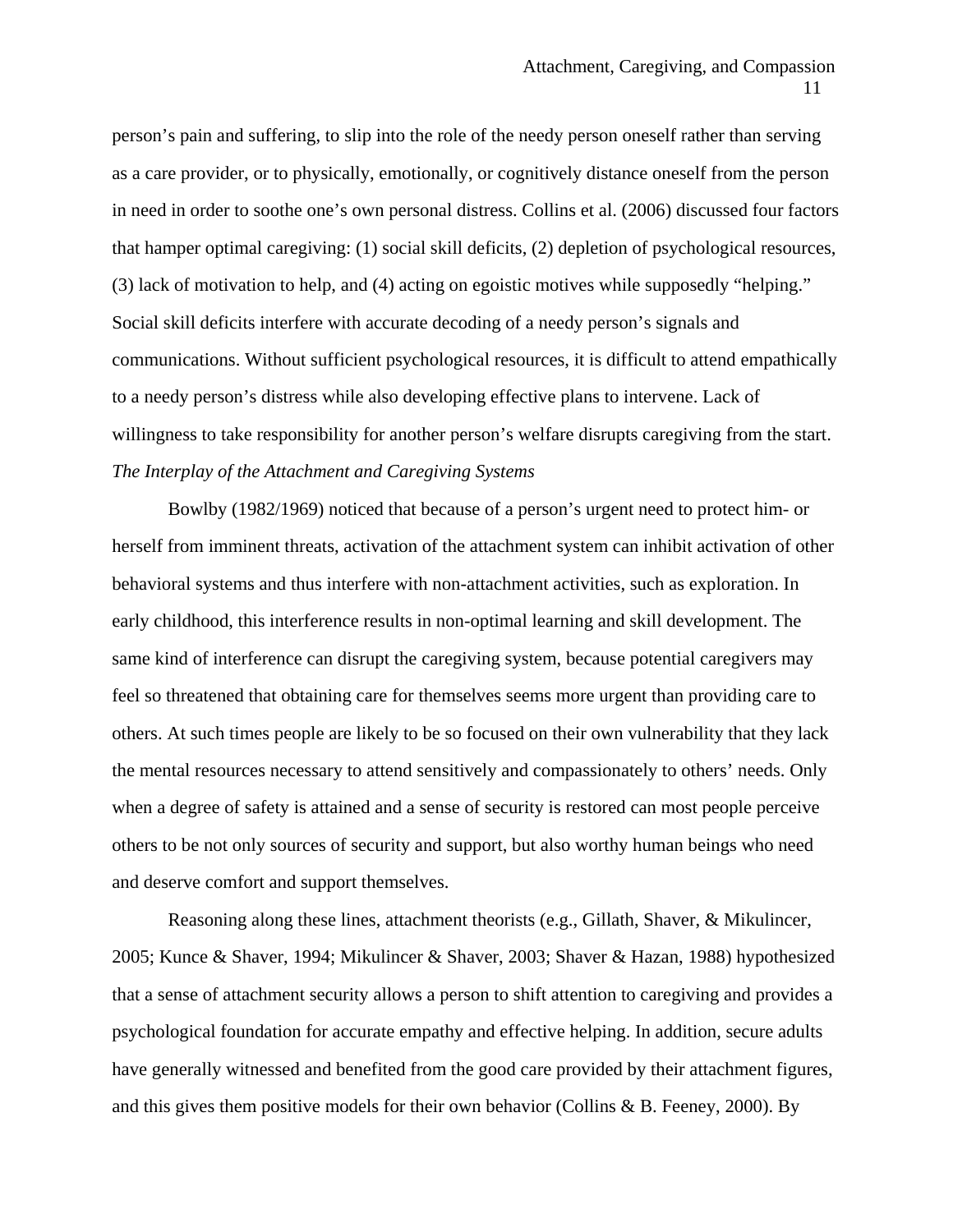processes of identification and internalization, a person who perceived an attachment figure as sensitive and caring can view himself or herself as a sensitive and caring person as well and then maintain sensitive, empathic, and altruistic attitudes toward others.

We expect, therefore, that secure adults' social interaction goals and positive models of self and others will foster effective caregiving. Secure adults' comfort with intimacy and interdependence (Hazan & Shaver, 1987) allows them to approach others in need, because in order to be comforting and helpful a care provider typically has to acknowledge and accept other people's needs for closeness, sympathy, and support (Lehman, Ellard, & Wortman, 1986). Secure adults' positive expectations concerning other people's goodwill and cooperativeness make it easier for them to construe a distressed person as deserving sympathy and compassion. Moreover, positive models of self may help secure people feel confident about their ability to handle another person's distress and maintain emotional balance while addressing the person's needs, a task that might otherwise generate an overwhelming degree of personal distress (e.g., Batson, 1987).

Insecure adults, in contrast, are likely to have difficulty providing effective care (Collins et al., 2006; George & Solomon, 1999; Shaver & Hazan, 1988). Although anxiously attached people may have some of the skills and qualities needed for effective caring (e.g., comfort with intimacy and closeness), their characteristic focus on their own vulnerabilities and unsatisfied attachment needs may draw important mental resources away from attending to others' needs. Moreover, their strong desire for closeness and approval may cause them to become overly involved and enmeshed, intensifying their experience of personal distress and blurring the distinction between the other person's welfare and their own. Attachment anxiety can also taint caregiving motives with egoistic desires for intense closeness, acceptance, inclusion, and other people's gratitude. According to Collins et al. (2006), these self-centered motives encourage compulsive caregiving, based on lack of sensitivity to the needy other's signals. Anxious people may try to get too close or too involved when a partner doesn't want much help or any help of the kind insistently offered, and this can generate resentment, anger, and conflict.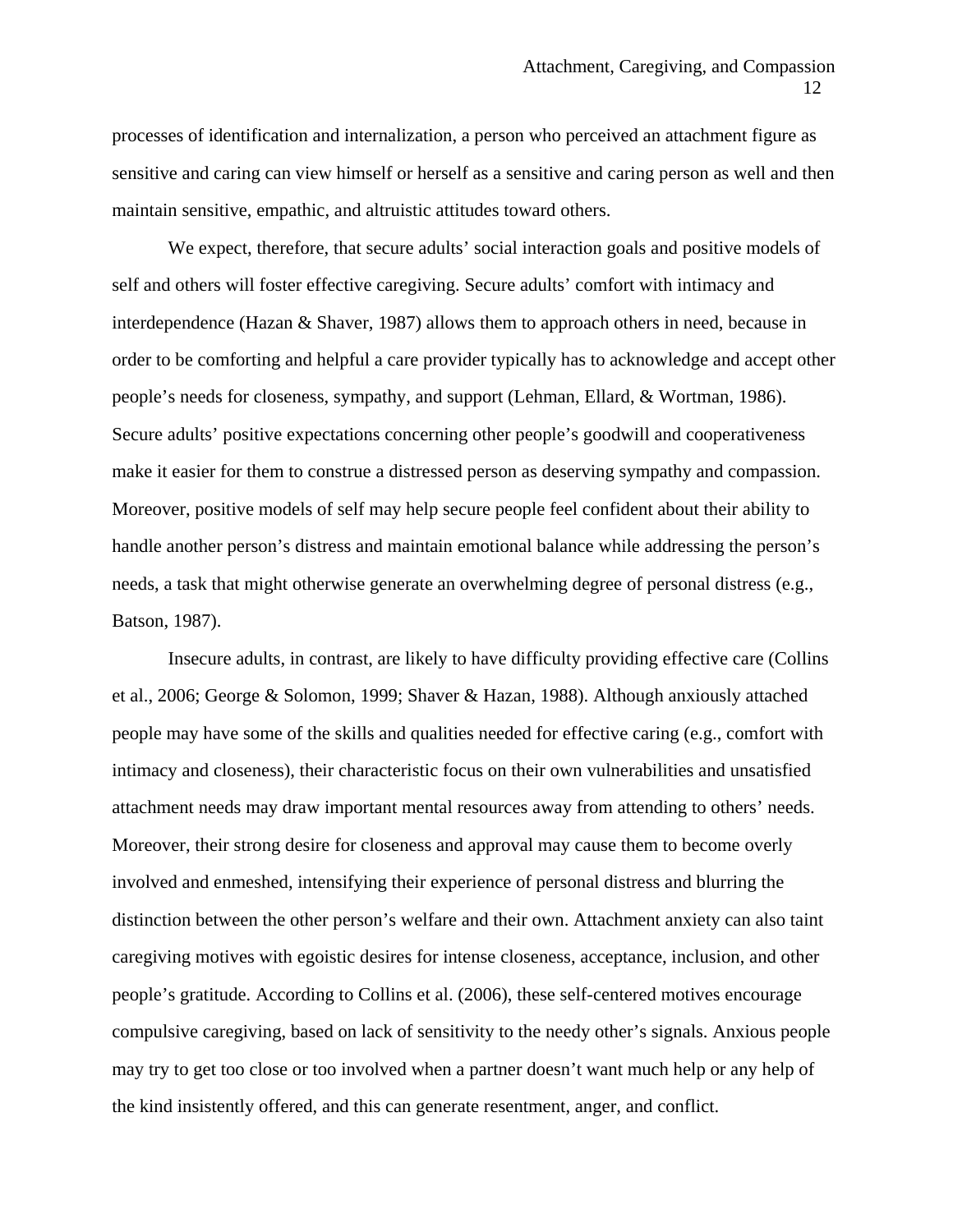An avoidant person's lack of comfort with closeness and negative models of others may also interfere with sensitive and responsive care. Their dislike of and discomfort with expressions of need and vulnerability may cause them to back away rather than get involved with someone whose needs are all too evident. For them, a distressed person sometimes provides a mirror that reminds them of their own vulnerabilities, causing them to detach and escape rather than offer help. In some cases, negative models of others and associated hostile attitudes toward them may even transform sympathy or pity into contemptuous gloating, causing them actually to enjoy others' unfortunate fate.

## *The Attachment-Caregiving Link in the Context of Close Relationships*

These theoretical ideas have received strong support in studies assessing caregiving responses to close relationship partners' needs (i.e., the needs of one's children, parents, dating partners, or spouse). In studies of parent-child relationships, secure parents are consistently found to be more attentive, sensitive, and responsive to their infant's needs and less distressed when interacting with their infant, as compared with insecure parents (e.g., Bosquet & Egeland, 2001; Crowell & Feldman, 1988; Haft & Slade, 1989; Grossmann, Fremmer-Bombik, Rudolph, & Grossmann, 1988; Pederson, Gleason, Moran, & Bento, 1998).

For example, Haft and Slade (1989) videotaped interactions between mothers and their infant children and found that secure mothers were attuned to both positive and negative emotions expressed by their babies. They were also consistent in reacting to their baby's needs. In contrast, anxious mothers reacted inconsistently to both positive and negative emotions, and avoidant mothers did not seem to attend or react coherently to negative emotions at all. In another study, Crowell and Feldman (1988) found that secure mothers were rated by independent judges as warmer, more supportive, and more helpful toward their preschool children in a problem-solving situation than were insecure mothers. Crowell and Feldman (1998) also found that whereas avoidant mothers were cool and controlling when interacting with their child, anxious mothers gave confusing instructions and were intrusive when trying to help their children.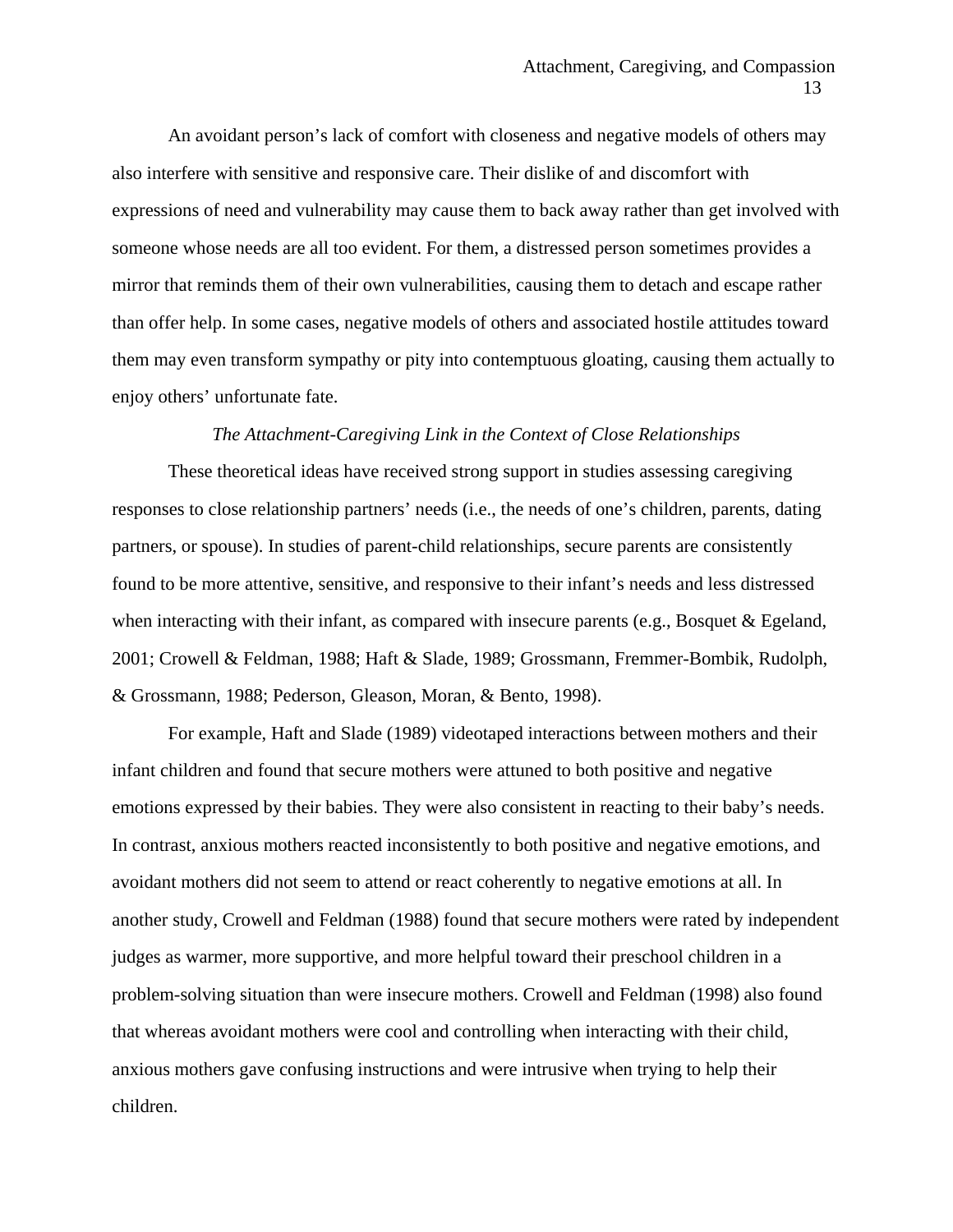In a later study, Crowell and Feldman (1991) videotaped mothers' behavior when their child was exposed to an attachment-related threat – separation from mother in a laboratory setting – and found that secure mothers were more affectionate toward their children and prepared them better for a separation than insecure mothers did. However, whereas avoidant mothers showed little distress and affection toward their child, anxious mothers were agitated, found it difficult to leave the room, and were highly distressed during a subsequent reunion, making it more difficult for their children to recover from the separation. In another study, Goodman, Quas, Batterman-Faunce, Riddlesberger, and Kuhn (1997) asked parents to describe their interactions with their child after the child underwent a threatening and painful medical procedure. They found that secure parents were more likely than insecure parents to discuss the procedure with their child and physically comfort the child afterward. Edelstein et al. (2004) videotaped children's and parents' behavior when the children received an inoculation at an immunization clinic and found that more avoidant parents were less responsive to their distressed children. Thus, as expected based on attachment theory, insecure parents appear to be less effective caregivers.

The attachment-caregiving link has been studied at the other end of the age spectrum, when adult children are sometimes called upon to care for their aging parents. For example, Cicirelli (1993) and Townsend and Franks (1995) found that adult children who were more securely attached to their aging parents reported providing more care to their parents while experiencing less caregiver burden. In other studies, adult children who scored higher on attachment anxiety or avoidance reported experiencing more caregiver burden and providing less emotional support to their aging parents (e.g., Carpenter, 2001; Crispi, Schiaffino, & Berman, 1997). Relatively avoidant adult children whose parents suffer from progressive dementia are more likely than less avoidant ones to institutionalize their parents rather than provide care at home (Markiewicz, Reis, & Gold, 1997). Sörensen, Webster, and Roggman (2002) asked middle-age adults about their preparation for caring for their aging parents in the future and found that attachment anxiety and avoidance were associated with being less prepared.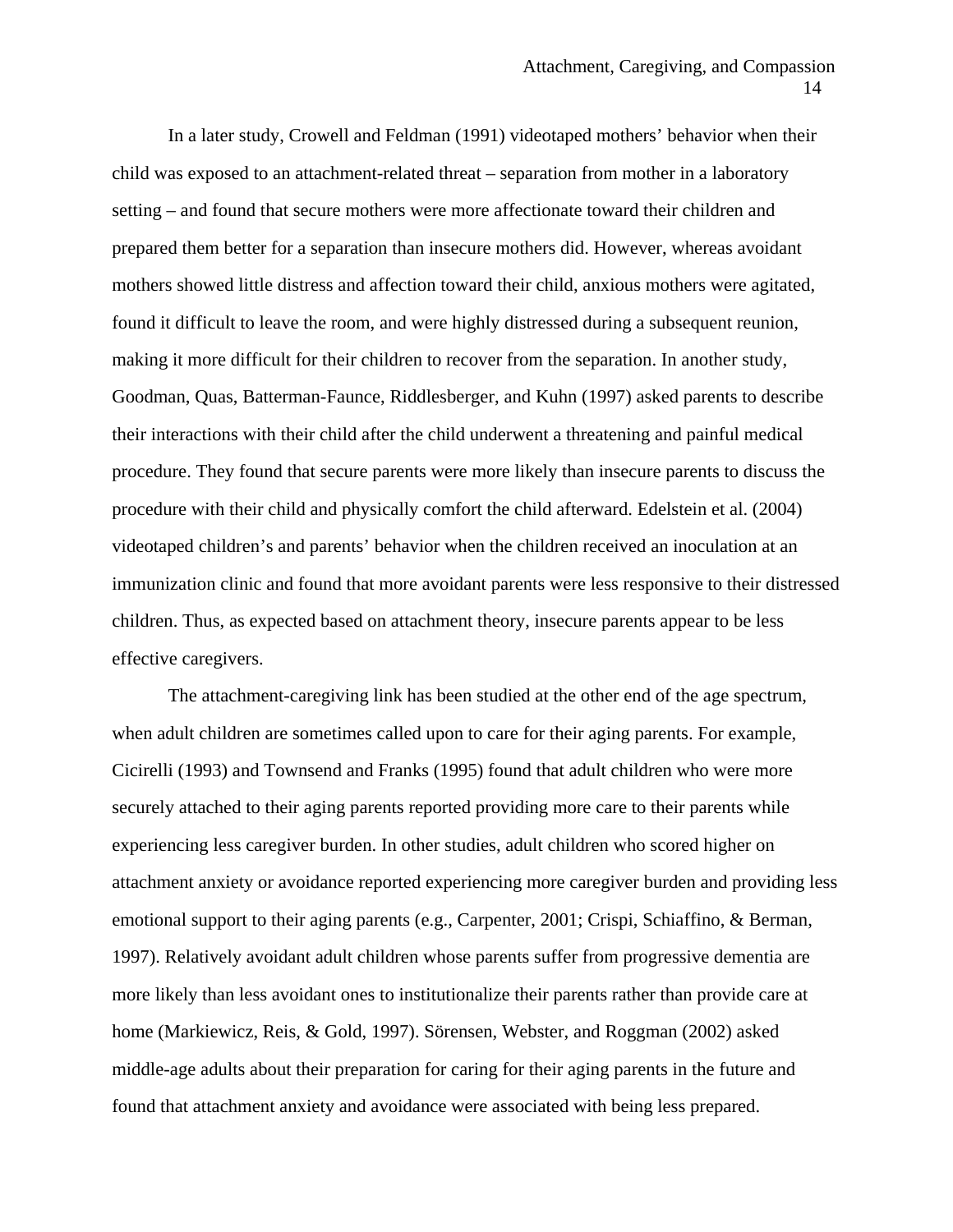Attachment-related differences in caregiving have also been assessed in the context of dating and marital relationships. Using the Caregiving questionnaire (Kunce & Shaver, 1994), several researchers have assessed caregiving attitudes toward a dating partner or spouse. This questionnaire measures responsive, controlling, and compulsive patterns of caregiving in couple relationships. Responsive caregiving is defined by *proximity maintenance* to a partner in times of need (e.g., "When my partner is troubled or upset, I move closer to provide support or comfort") and *sensitivity* to a partner's signals and needs (e.g., "I am very attentive to my partner's nonverbal signals for help and support"). *Controlling* caregiving includes maintenance of a domineering, non-mutual stance when offering 'help' and failure to respect a partner's ability to solve the problem at hand (e.g., "When I help my partner with something, I tend to do things my way"). *Compulsive* caregiving is indicated by over-involvement with the partner's distress and a tendency to merge with the needy partner (e.g., "I frequently get too 'wrapped up' in my partner's problems and needs").

Findings consistently indicate that secure individuals are more likely to provide support to their partner and be sensitive to the partner's needs, and less likely to be controlling or overinvolved in caregiving (e.g., B. Feeney & Collins, 2001; Feeney, 1996; Feeney & Hohaus, 2001; Kunce & Shaver, 1994). Moreover, whereas avoidant individuals score lower on responsive caregiving and higher in controlling caregiving, anxious individuals score higher on compulsive caregiving, reflecting their over-involvement with a partner's problems. Importantly, B. Feeney (2005) found that attachment insecurities also interfered with providing a secure base for a dating partner's exploration: More avoidant people reported being less available when their partner pursued important personal goals, and more anxious people reported compulsive caregiving that disrupted a partner's activities.

Beyond identifying insecure adults' caregiving patterns within romantic and marital relationships, B. Feeney and Collins (2003) and B. Feeney (2005) assessed motives for providing care to a romantic partner and found that secure adults tended to endorse more altruistic reasons for helping (e.g., helping out of concern for the partner needs). In contrast, avoidant adults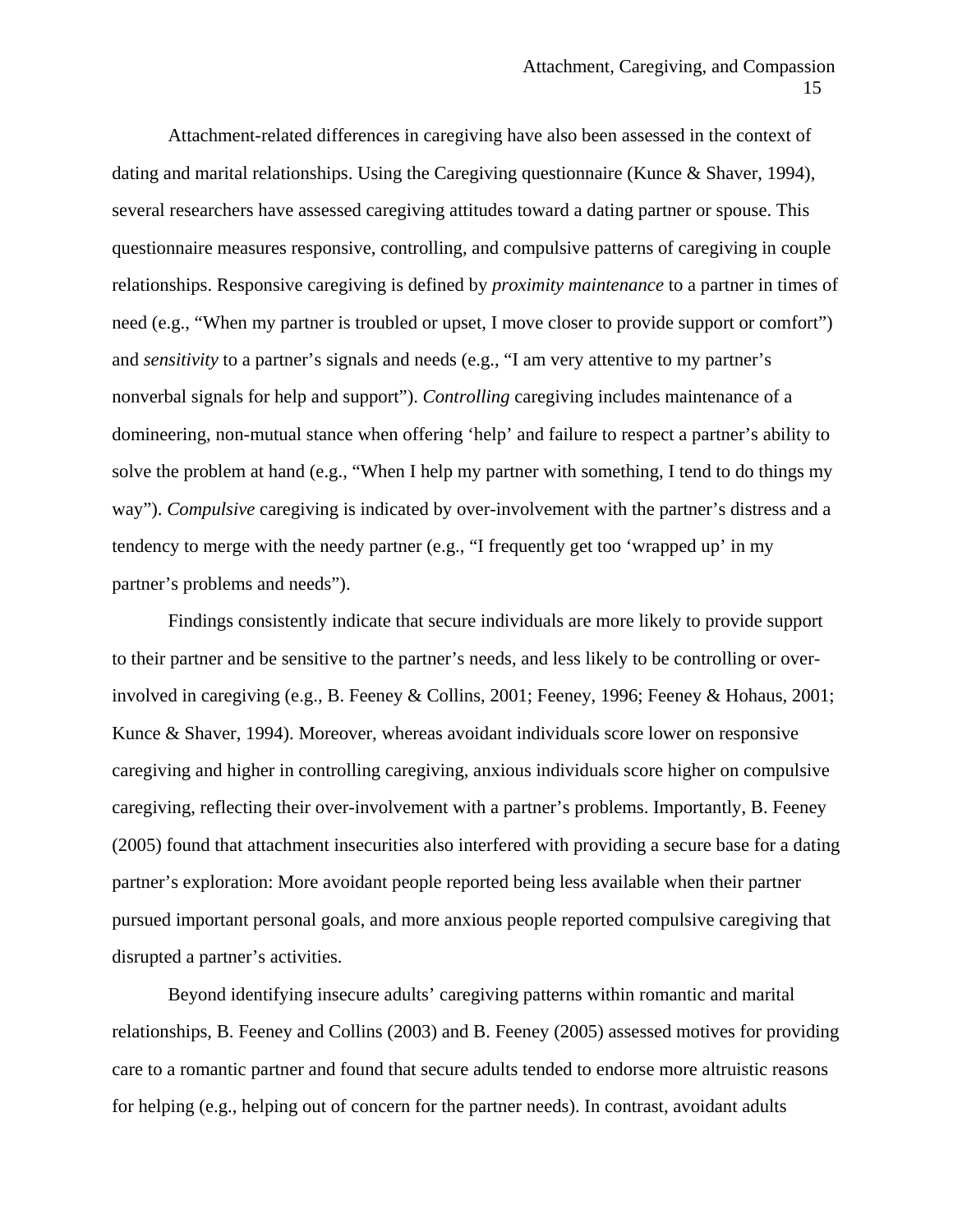reported more egoistic reasons for helping (e.g., to avoid a partner's negative reactions, to get something explicit in return). Moreover, they disliked coping with a partner's distress, lacked a sense of responsibility for their partner, and perceived the partner as too dependent. Attachmentanxious adults endorsed altruistic reasons for helping (helping because of concern for the partner), but they also reported helping in order to gain a partner's approval and increase the partner's relationship commitment. In addition, anxious people attributed their reluctance to provide a secure base for their partner's exploration to worries that the partner's independent pursuits might damage the relationship. In terms of Underwood's (this volume) model, insecurely attached persons seem to be lacking in the altruistic motives characteristic of compassionate love.

Insecure people's patterns of caregiving have also been observed in laboratory studies (e.g., Collins & B. Feeeney, 2000; B. Feeney & Collins, 2001; Simpson, Rholes, & Nelligan, 1992; Rholes, Simpson, & Orina, 1999; Simpson, Rholes, Orina, & Grich, 2002). For example, Simpson et al. (1992) unobtrusively videotaped dating couples while the female partner waited to undergo a stressful procedure, finding that secure men recognized their partner's worries and provided more emotional support and more supportive verbal comments if their partner showed higher levels of distress. In contrast, men who scored high on avoidance actually provided less support as their partner's distress increased. In another example, Collins and B. Feeney (2000) videotaped dating couples while one member of the couple disclosed a personal problem to the partner. Among participants who were assigned the role of caregiver (listening to a partner's disclosures), the attachment-anxious ones were less likely to provide instrumental support and were less responsive and more negative toward the distressed partner than participants who scored low on attachment anxiety.

Overall, these studies show that attachment insecurities interfere with caregiving in both parent-child relationships and adult couple relationships. In both kinds of relationship, avoidant people's deactivating defenses interfere with sensitive and responsive caregiving. Attachmentanxious people also have difficulties providing sensitive care to a partner. Their self-focus and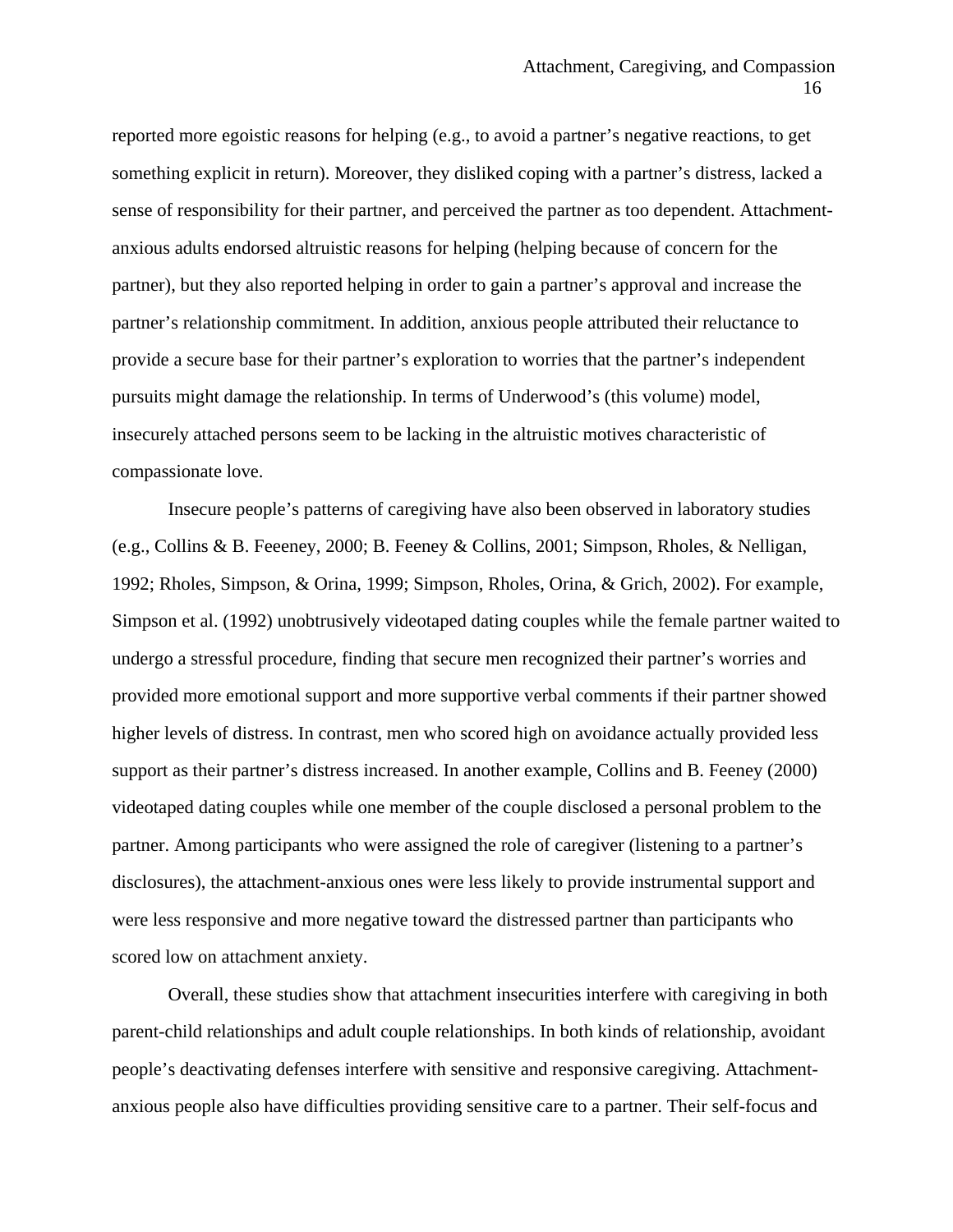insensitivity, combined with a wish that their partner would occupy the role of "stronger and wiser" caregiver, bury anxious people's good intentions in a welter of ineffective behaviors.

## *The Attachment-Caregiving Link in the Wider Social World*

The establishment of empirical links between adult attachment styles and caregiving patterns in both parent-child and couple relationships led researchers to explore the possibility that attachment insecurity interferes with compassion toward suffering strangers, members of minority groups, and community members with special needs. It led us in particular to explore the possibility that attachment security, whether assessed as an individual-difference characteristic or enhanced experimentally, would be associated with compassion and empathy beyond the realm of well-established close relationships.

Several correlational studies have shown that avoidance is associated with less empathic concern for others' needs, a weaker inclination to adopt the perspective of a distressed person, less ability to share another person's feelings, less sense of communion with others, and less willingness to take responsibility for others' welfare (e.g., B. Feeney & Collins, 2001; Corcoran, & Mallinckrodt, 2000; Joireman, Needham, & Cummings, 2002; Shaver et al., 1996; Zuroff, Moskowitz, & Cote, 1999). More avoidant people are less likely to be cooperative and to write comforting messages to a distressed person, and are perceived by peers as less supportive in a variety of hypothetical scenarios where someone was in need (e.g., Priel, Mitrany, & Shahar, 1998; Van Lange, Otten, DeBruin, & Joireman, 1997; Weger & Polcar, 2002). People who score high on attachment anxiety, on the other hand, report high levels of personal distress while witnessing another person's distress (Britton & Fuendeling, 2005; Joireman et al., 2002), and they score high on a measure of "unmitigated communion" – a compulsive need to help others even when they are not asking for assistance (Fritz & Helgeson, 1998; Shaver et al., 1996). In an observational study, Westmaas and Silver (2001) videotaped people while they interacted with a confederate who had (according to the experimenter) recently been diagnosed with cancer. Whereas more avoidant study participants were less verbally and nonverbally supportive during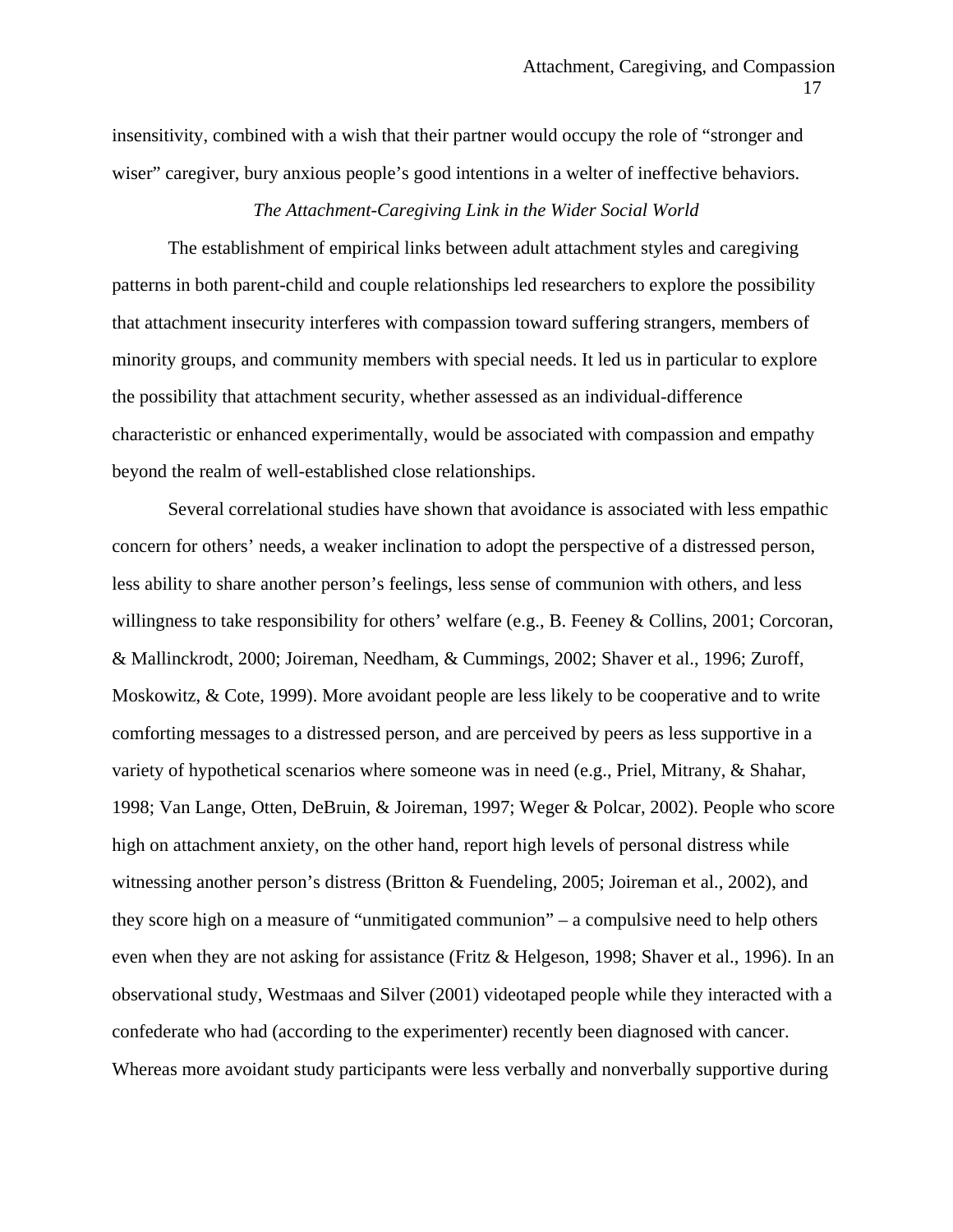the interaction, more anxious participants reported greater discomfort while interacting with the confederate and were more likely to report self-critical thoughts after the interaction.

In an attempt to examine the link between attachment and altruistic helping behavior more directly, we (Gillath, Shaver, Mikulincer, Nitzberg, Erez, & van Ijzendoorn, 2005) assessed young adults' attachment orientations, their involvement in voluntary altruistic activities in their communities (in either Israel, the Netherlands, or the United States), and their motives for volunteering. Participants completed the ECR (a measure of attachment anxiety and avoidance), a scale assessing volunteer activities (e.g., teaching reading, counseling troubled people, providing care to the sick), and the Volunteer Functions Inventory (VFI; Clary et al., 1998), a measure of the extent to which participants volunteered for either selfish, egoistic reasons (selfprotection, career promotion, ego-enhancement, achieving a sense of togetherness that benefits the self) or more exploration-oriented and altruistic reasons (other-focused values, achieving a more mature understanding of the world and the self). In addition, participants completed scales tapping self-esteem and interpersonal trust, so that we could evaluate competing explanations for the results.

The findings were similar across the three countries. Avoidant attachment was consistently associated with engaging in fewer volunteer activities, devoting less time to such activities, and being less motivated by desires to express altruistic values and to understand, learn, and explore oneself and the world. Attachment anxiety was not generally related to engaging in volunteer activities or to devoting more or less time to such activities, but it was associated with more egoistic reasons for volunteering. That is, highly anxious individuals were not less likely to engage in volunteer activities than their less anxious counterparts, but their reasons for volunteering were often tinged with wishes to fit in, be thanked and appreciated, or be distracted from or relieved of their own problems. We also found that the associations between attachment and volunteering could not be explained by other factors, such as selfesteem or interpersonal trust.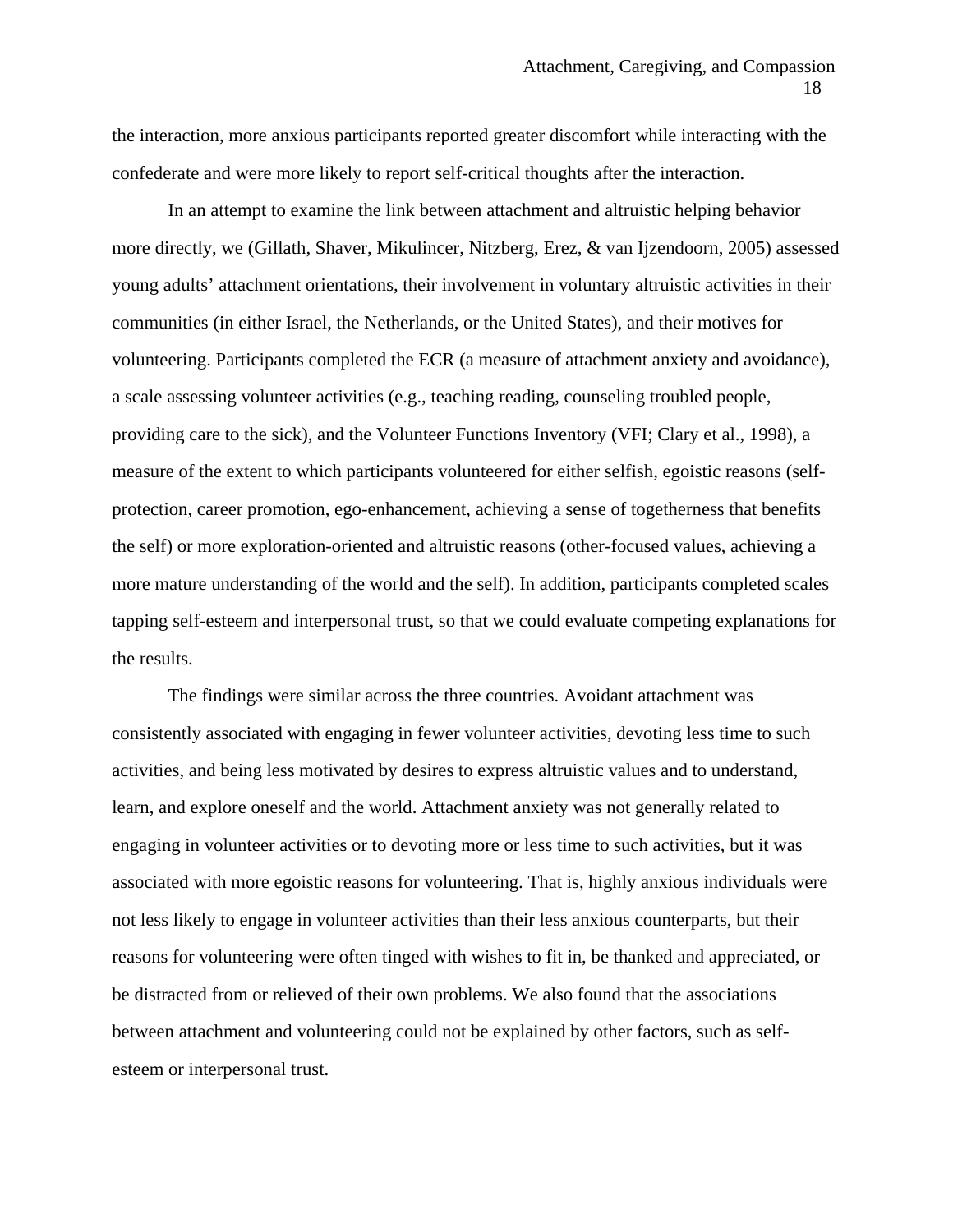Subsequently, we turned to experimental tests of causal predictions concerning the links between attachment security, compassion, and caregiving. In this experiment, we used wellvalidated priming techniques – e.g., exposing study participants to security-related words (love, hug, close) or names of their security-enhancing attachment figures (e.g., their mother or spouse), leading participants through a guided imagery scenario in which they felt safe and secure, or asking them to visualize the face of a security-enhancing attachment figure – in order to contextually activate mental representations of attachment security. Then, we assessed the effects of these priming procedures on feelings and attitudes toward needy people (Mikulincer et al., 2001; Mikulincer et al., 2003; Mikulincer, Shaver, Gillath, & Nitzberg, 2005). We tried both subliminal priming (e.g., presentation of an attachment figure's name for only 20 milliseconds, which was not long enough to allow participants to recognize the name) and supraliminal priming (e.g., asking participants to visualize the face of an attachment figure or to think about a particular interaction him or her) to be sure that the effects occurred whether or not the person knew how he or she was being influenced. Although this might have resulted in perceived "demand characteristics" in the case of supraliminal priming, the results were quite similar regardless of the priming method used.

In the first of these studies, Mikulincer et al. (2001, Study 1) performed an experiment assessing compassionate responses to others' suffering. Dispositional attachment anxiety and avoidance were assessed with the ECR scale, and mental representations of attachment security were experimentally activated by having participants read a story about support provided by a loving attachment figure. This condition was compared with ones that induced either neutral or positive affect (reading a set of instructions about the installation of a high fidelity stereo or a series of brief jokes, describing comic social interactions and consequences). Following the priming procedure, all participants rated their mood, read a brief story (similar to the one used by Batson et al., 1989) about a student whose parents had been killed in an automobile accident, and rated how much they experienced compassion (e.g., compassion, sympathy, tenderness) and personal distress (e.g., tension, worry, distress) when thinking about the distressed student. The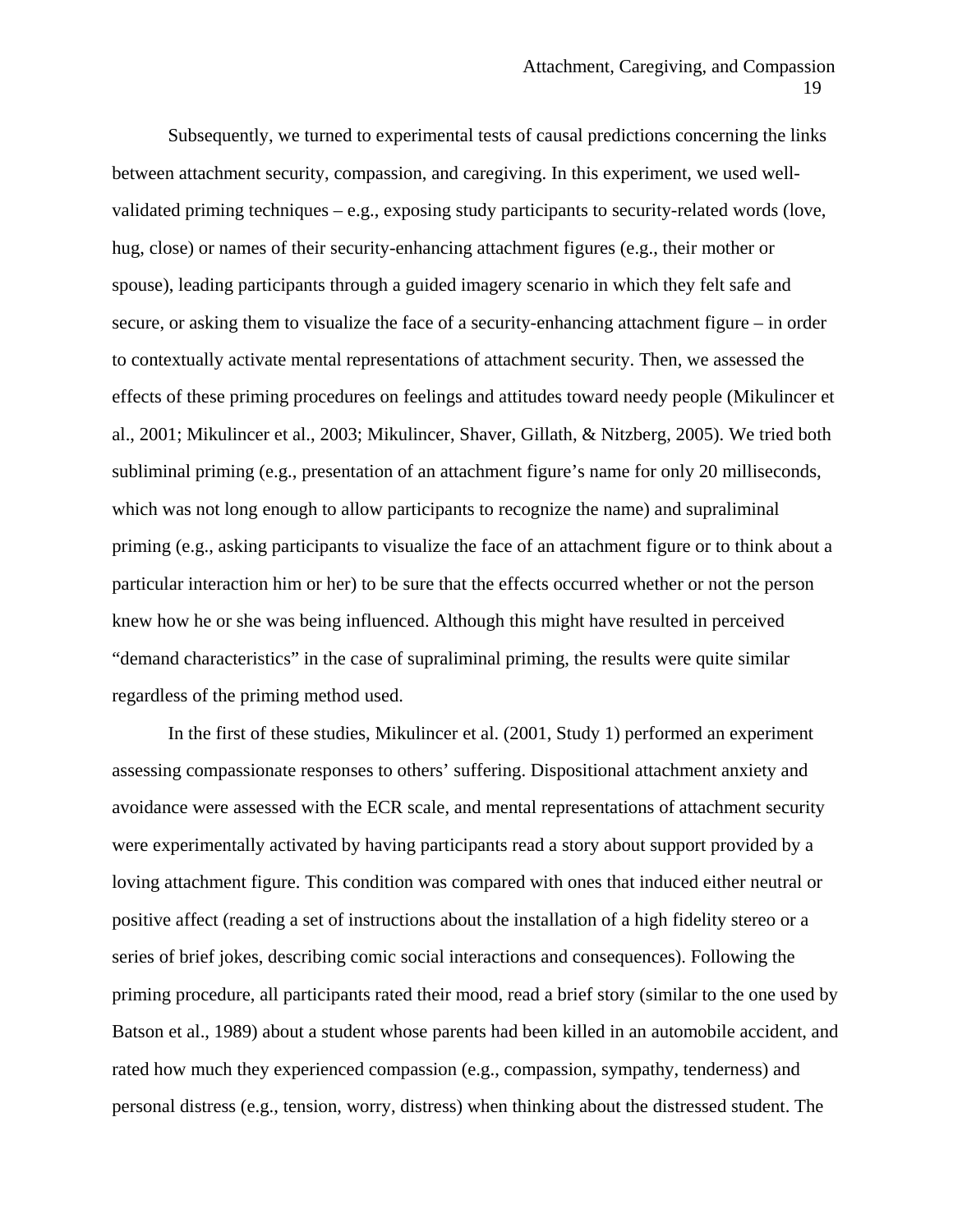security induction produced higher levels of compassion and empathy than the neutral and positive affect conditions.

In addition, dispositional attachment anxiety and avoidance were inversely related to compassion, and anxiety was positively related to personal distress in response to another's suffering. That is, attachment anxiety, as expected based on theory, seemed to amplify a form of distress that, while possibly aroused via empathy, fails to motivate a person to take care of a needy other. These findings were conceptually replicated in four additional studies (Mikulincer et al., 2001, Studies 2-5), using different methods of priming mental representations of attachment security (e.g., asking people to recall personal memories of supportive care, subliminally exposing them to positive attachment-related words) and measuring different dependent variables (e.g., coded descriptions of feelings elicited by others' suffering, accessibility of memories in which participants felt compassion or distress).

Mikulincer et al.'s (2001) studies also showed that the effects of security priming and the correlates of attachment-style dimensions could not be explained in terms of conscious mood. Although the priming of positive affect reduced personal distress, this priming procedure did not significantly affect compassion. In addition, mood reports did not mediate the effects of security priming and dispositional attachment scores on compassion and personal distress. The effects of attachment security were not the same as the effects of the positive affect induction and were not explicable in terms of mood.

In another set of three experiments, Mikulincer et al. (2003) documented links between attachment security and two self-transcendent values, benevolence (concern for close others) and universalism (concern for all humanity). The values were measured either with standardized scales (Schwartz, 1992) or by asking study participants to list their most important values. Dispositional attachment anxiety and avoidance were assessed with the ECR scale and mental representations of attachment security were experimentally activated by asking participants to recall personal memories of supportive care or by exposing them unobtrusively to a picture of a supportive interaction. Higher scores on the ECR avoidance scale were associated with lower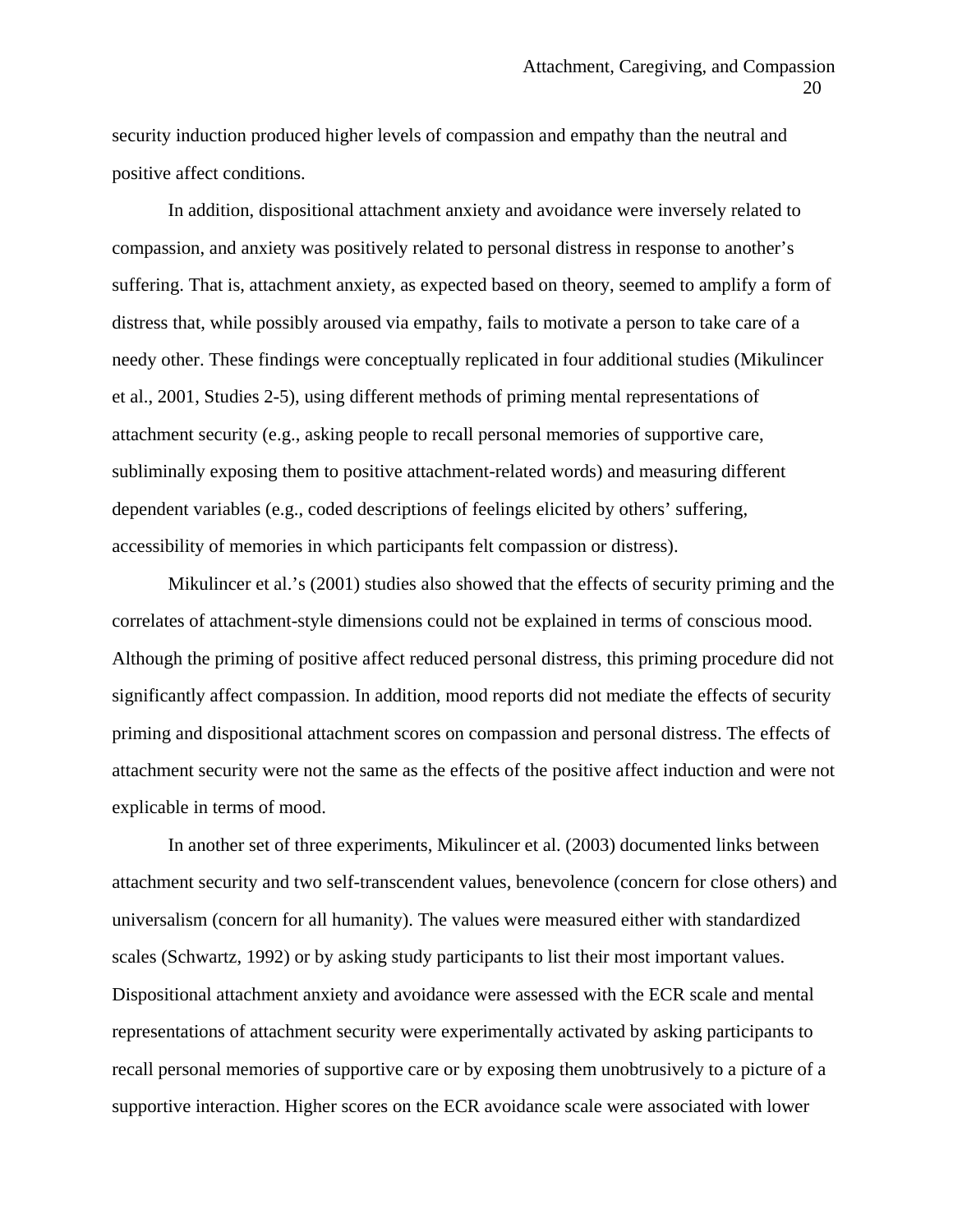scores on the two self-transcendent values, showing again that avoidant attachment is not conducive to concern for others' feelings. More important from a practical standpoint, priming mental representations of attachment security led to higher scores on the two prosocial values (compared with priming neutral or positive affect).

In a recent series of experimental studies, Mikulincer et al. (2005) examined the decision to help or not to help a person in distress. In the first two experiments, American and Israeli participants watched a confederate while she performed a series of increasingly aversive tasks. As the study progressed, the videotaped confederate became increasingly distressed by the aversive tasks, finally becoming quite upset about the prospect of having to pet a large, live tarantula in an open-topped glass tank. After a short break in the procedure, supposedly to allow the confederate to calm down, and after being told that the other person refused to continue performing the aversive tasks but would be willing to exchange roles, the actual participant was given an opportunity to take the distressed person's place.

Shortly before the scenario just described, participants were primed with either mental representations of attachment security (the names of a participant's security-enhancing attachment figures) or attachment-unrelated representations (the names of close people who did not function as an attachment figure or the names of mere acquaintances). To obtain the names of each participant's security-enhancing attachment figures, all of them completed a 6-item WHOTO scale developed by Fraley and Davis (1997). Participants provided the first names of people to whom they sought proximity (e.g., "Who is the person you most like to spend time with?") and people who provided a safe haven and/or secure base for them (e.g., "Who is the person you want to talk to when you are worried about something?", "Who is the person you know will always be there for you?"). The three kinds of primes were administered either subliminally (via very rapid presentations of a person's name while participants performed a computerized cognitive task) or supraliminally (by explicitly asking participants to recall an interaction with a particular person). At the point of making a decision about replacing the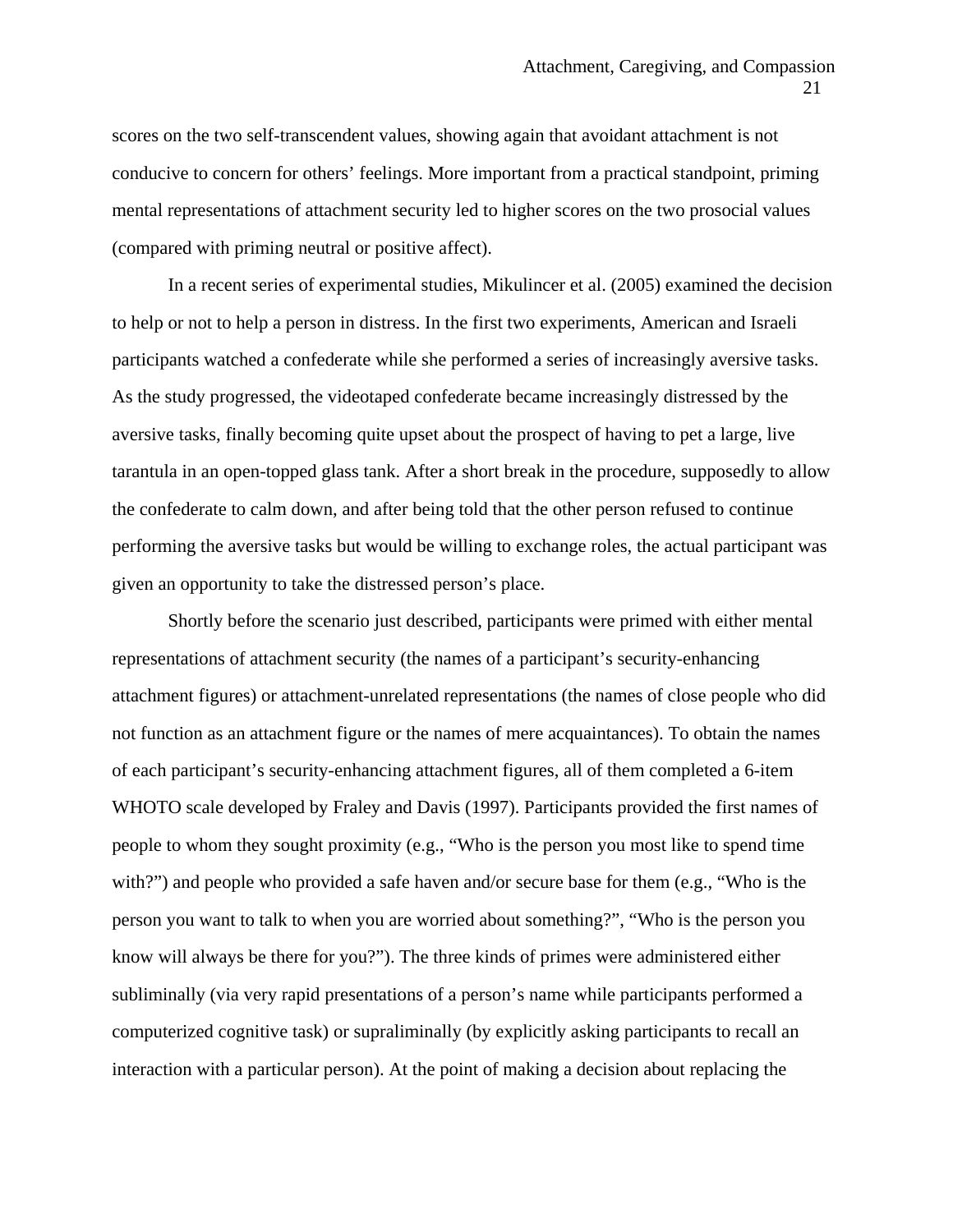distressed fellow participant, people completed brief measures of compassion and personal distress (based on Batson et al.'s, 1989, research).

In both studies, security priming (either subliminally or supraliminally) caused participants to report higher levels of compassion toward the woman in distress and greater willingness to help her than attachment-unrelated priming (close person, acquaintance). More important, participants in the security priming conditions were more than twice as likely  $\left(\sim 70\% \right)$ vs. ~30%) than those in the control conditions to actually replace the suffering woman and take on her remaining aversive tasks. Since these findings were obtained even when the primes were administered subliminally, we can be sure that the heightening of compassion and altruism produced by mental representations of attachment security did not require conscious mediation or deliberation. Rather, the attachment-caregiving link seemed to occur at a preconscious, automatic level. In addition, in line with previous findings, dispositional avoidance was negatively associated with compassionate and helpful responses, whereas attachment anxiety was associated with higher ratings of personal distress, but not greater compassion, while watching another person suffering. These effects were all obtained in both the American and Israeli samples.

Because there were no statistical interactions between security priming and dispositional attachment orientations, we know that increasing a person's sense of security increases his or her tendency to provide effective care regardless of attachment style. This implies that temporary activation of the sense of attachment security allows even chronically insecure people to react to others' needs in ways similar to those of people with a more secure attachment style. Contextual augmentation of security may remind people of similar experiences stored in memory, inhibit incongruent memories of attachment insecurity, and bring to mind cognitive and action schemas that are congruent with security. In this way, a particular mental representation of attachment security may spread throughout a person's memory network, causing the person temporarily to become more compassionate or helpful. It is important to note, however, that the findings suggest that temporary effects of security enhancement coexist with the effects of dispositional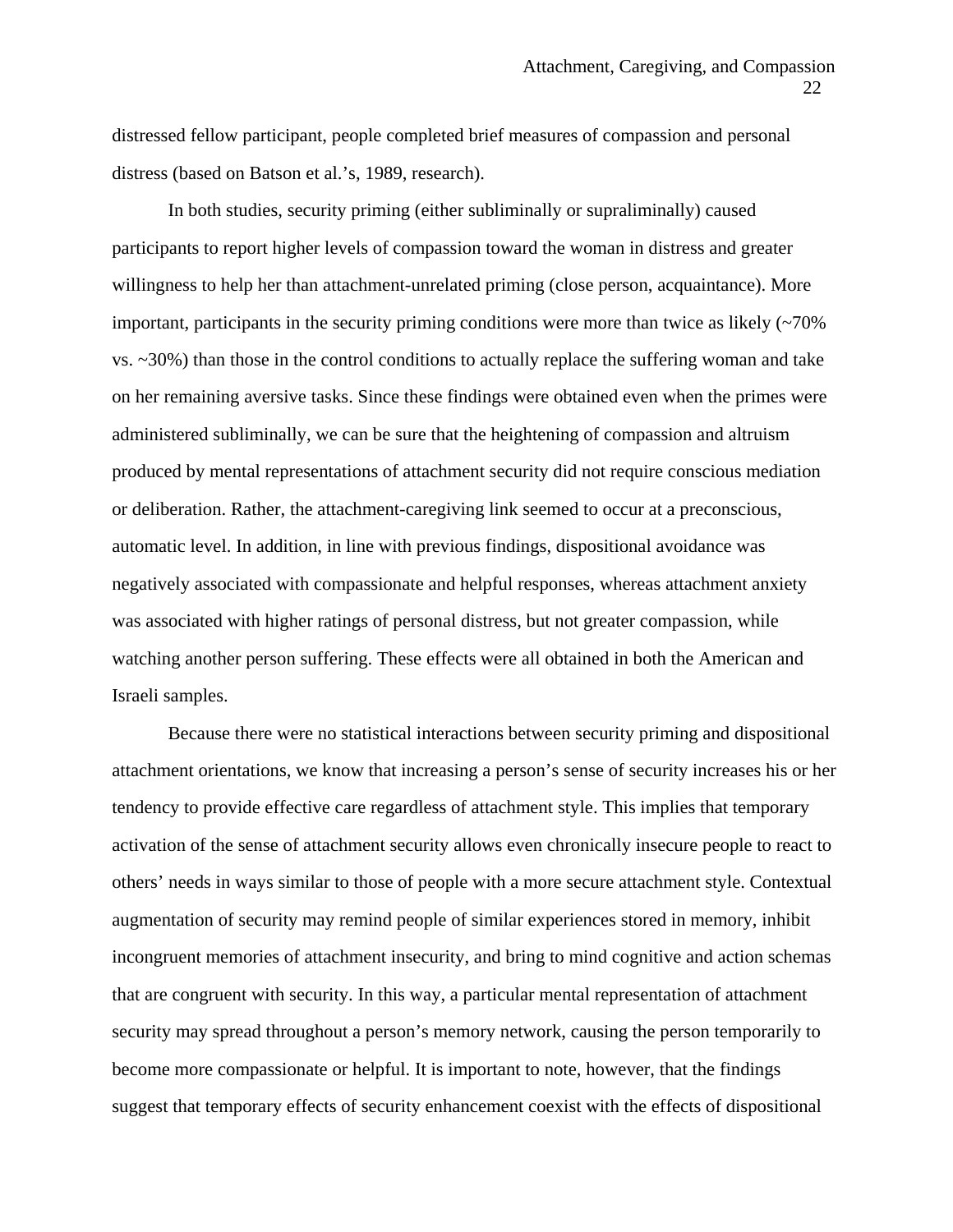attachment orientations. That is, reactions to others' needs are concurrently affected by experimentally enhanced attachment security and chronically accessible schemas related to attachment anxiety and avoidance.

In two additional studies, we (Mikulincer et al., 2005, Studies 3-4) asked whether contextual activation of mental representations of attachment security could override egoistic motives for helping, such as mood-enhancement (Schaller & Cialdini, 1988) and empathic joy (Smith, Keating, & Stotland, 1989). Study participants were randomly assigned to one of two priming conditions (security priming, neutral priming), read a true newspaper article about a woman in dire personal and financial distress, and rated their emotional reactions to the article (compassion, personal distress). In one study, half of the participants anticipated moodenhancement by means other than helping (e.g., expecting, immediately after this part of the experiment, to watch a comedy film). In the other study, half of the participants were told that the needy woman was chronically depressed and her mood might be beyond their ability to improve (*no empathic joy* condition). Schaller and Cialdini (1988) and Smith, Keating, and Stotland (1989) had found that these two conditions, expecting to improve mood by other means or anticipating no sharing of joy with the needy person, reduced egoistic motivations for helping because a person gains no special mood-related benefit from helping the needy person. However, in our studies, these conditions failed to inhibit security-induced altruistic motives for helping, which arose even when the manipulated egoistic motives were absent (Batson, 1991).

We found that expecting to improve one's mood by means other than helping or expecting not to be able to share a needy person's joy following the provision of help reduced compassion and willingness to help in the neutral priming condition, but not in the security priming condition. Instead, security priming led to greater compassion and willingness to help even when there was no egoistic reason (no empathic joy, no mood relief) for helping.

Of special interest, both studies also indicated that expecting to improve one's mood by watching a comedy film or anticipating no sharing of joy with the needy person reduced compassion and willingness to help *only among relatively avoidant people*. Only they provided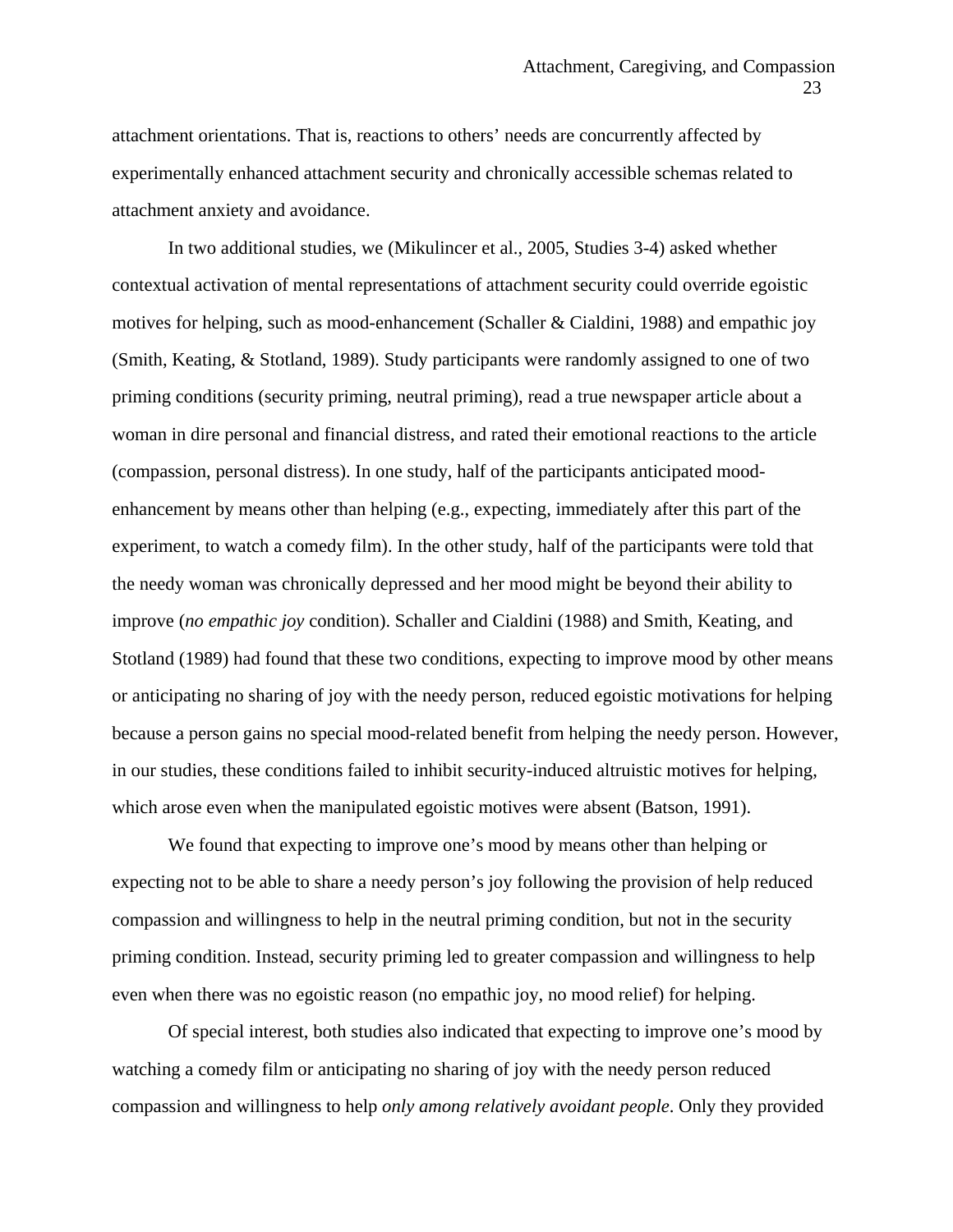evidence for the assumption that helping is an outgrowth of selfishness when it occurs at all. Egoistic concerns held less sway over people who were either dispositionally less avoidant or under the influence of a security prime. It seems, therefore, that attachment security counteracts some of the egoistic motives underlying avoidant people's failure to help.

The combined evidence from our experimental studies and the correlational studies reviewed earlier in this chapter indicates that attachment security, whether established in a person's long history of close relationships or induced experimentally by priming procedures, makes compassion and altruistic caregiving more likely. Although there are other reasons for one person to help another, the prosocial effects of attachment security do not depend on alternative egoistic motives, such as a person's desire to improve his or her own mood or the desire to share a suffering person's relief. We think it is likely that the sense of attachment security reduces one's need for defensive self-protection and allows a person to activate his or her caregiving behavioral system, direct attention to others' distress, and engage in altruistic behavior with the primary goal of benefiting other people rather than oneself. For secure people, helping others does not seem to be selfishly motivated and is not aimed at self-protection or self-enhancement, presumably because they already feel sufficiently safe and secure. The sense of security frees attention and mental energy to be used by the caregiving system, allowing a person to adopt a truly empathic attitude toward others' distress.

This conclusion fits with the two-level model of psychological defenses proposed by Mikulincer and Shaver (2005). In this model, attachment-figure availability and the resulting sense of attachment security provide a stable and secure foundation for psychological resilience and mental health. Being able to count on available, caring, and supportive attachment figures during times of need provides an important sense of personal safety and protection, and a solid and authentic sense of self-worth. Security-related mental representations and social skills act as resilience resources that maintain emotional balance and effective psychological functioning without the need for defenses. Attachment security, which sustains self-esteem and reduces selfish defenses, facilitates the functioning of other behavioral systems, including the caregiving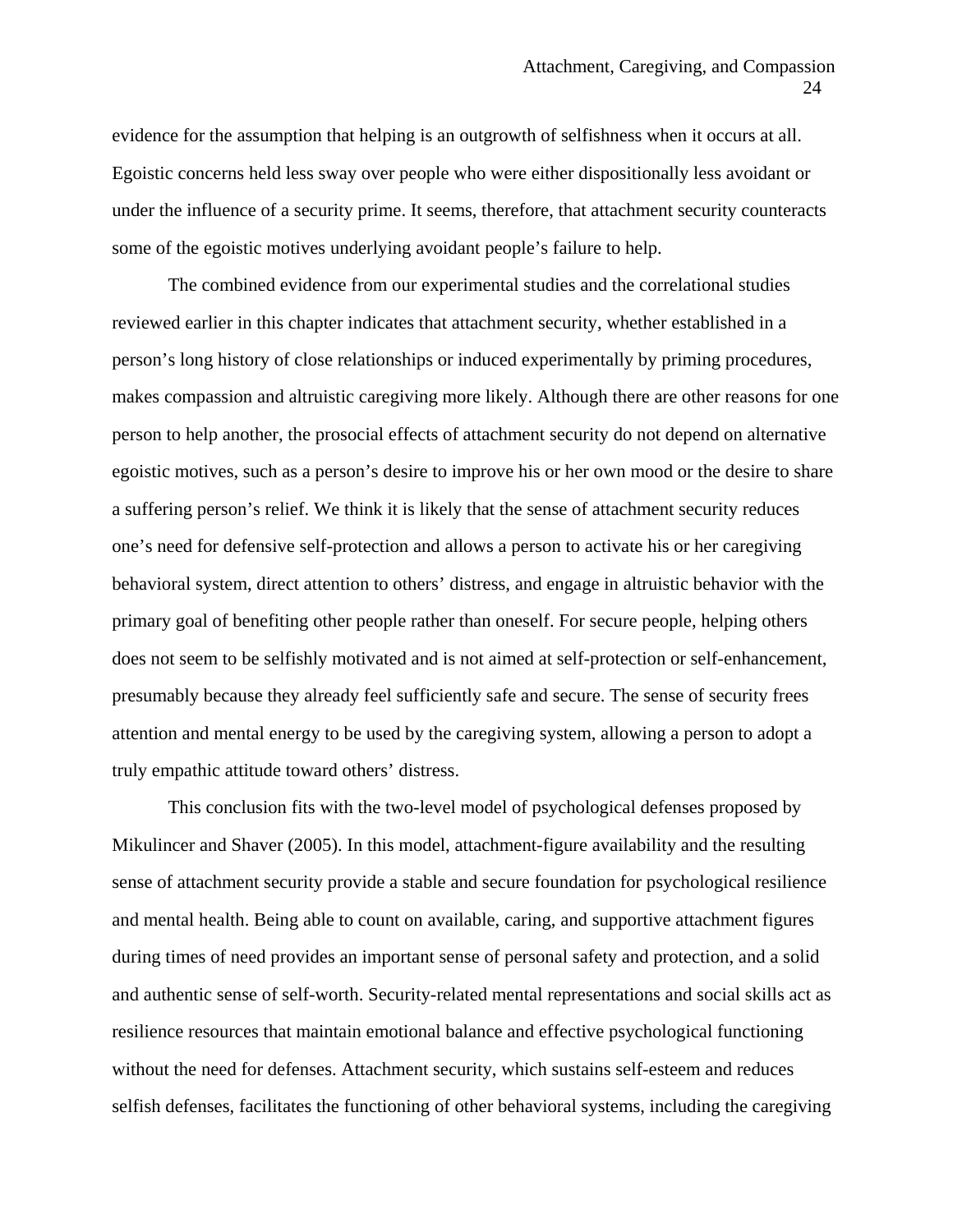system, which maintains compassionate, generous, loving attitudes toward others even when providing care produces no direct personal benefit other than achieving the natural goals of the caregiving system.

A second level of defenses is required when a person fails to form secure attachments and is unable to maintain a solid and stable psychological foundation. For an insecurely attached person, many everyday experiences challenge the sense of safety and threaten the person's already tenuous hold on life, self, and identity. At this secondary, defensive level, a "prevention motivational orientation" (Higgins, 1998) and the use of ego-protective defenses can sometimes compensate for a shortage of loving and accepting attachment figures, create a façade of selfesteem, and contribute some degree of emotional equanimity and personal adjustment. But the natural functioning of the caregiving system can be damaged by such a defensive stance, subordinating its operation to self-protective goals and strategies. In such cases, the caregiving system is activated mainly when helping others promises to improve one's own mood or enhance one's own self-esteem.

We believe, in unison with Bowlby (1982/1969) and Batson (1991), that the caregiving system is guided by the altruistic, benevolent goal of promoting other people's welfare, and that egoistic motives for helping arise from the absence of attachment security. Unlike "selfish gene" theories of human behavior (e.g., Dawkins, 1989/1976), which discourage us from believing that evolution equipped *Homo sapiens* with a capacity for compassion and care, our findings and reasoning suggest that the same caregiving behavioral system that evolved to assure adequate care for vulnerable, dependent children can be extended, through kind social treatment and effective moral modeling, to include care and concern for other people, even if we generally tend to care more for people with whom we are closely related, either psychologically or genetically. The attachment behavioral system affects the caregiving system, making it likely that heightening security will yield benefits in the realm of compassionate, altruistic behavior.

The research reviewed here indicates that caregiving can be generalized or extended to strangers and that attachment security facilitates a generalized compassionate attitude toward all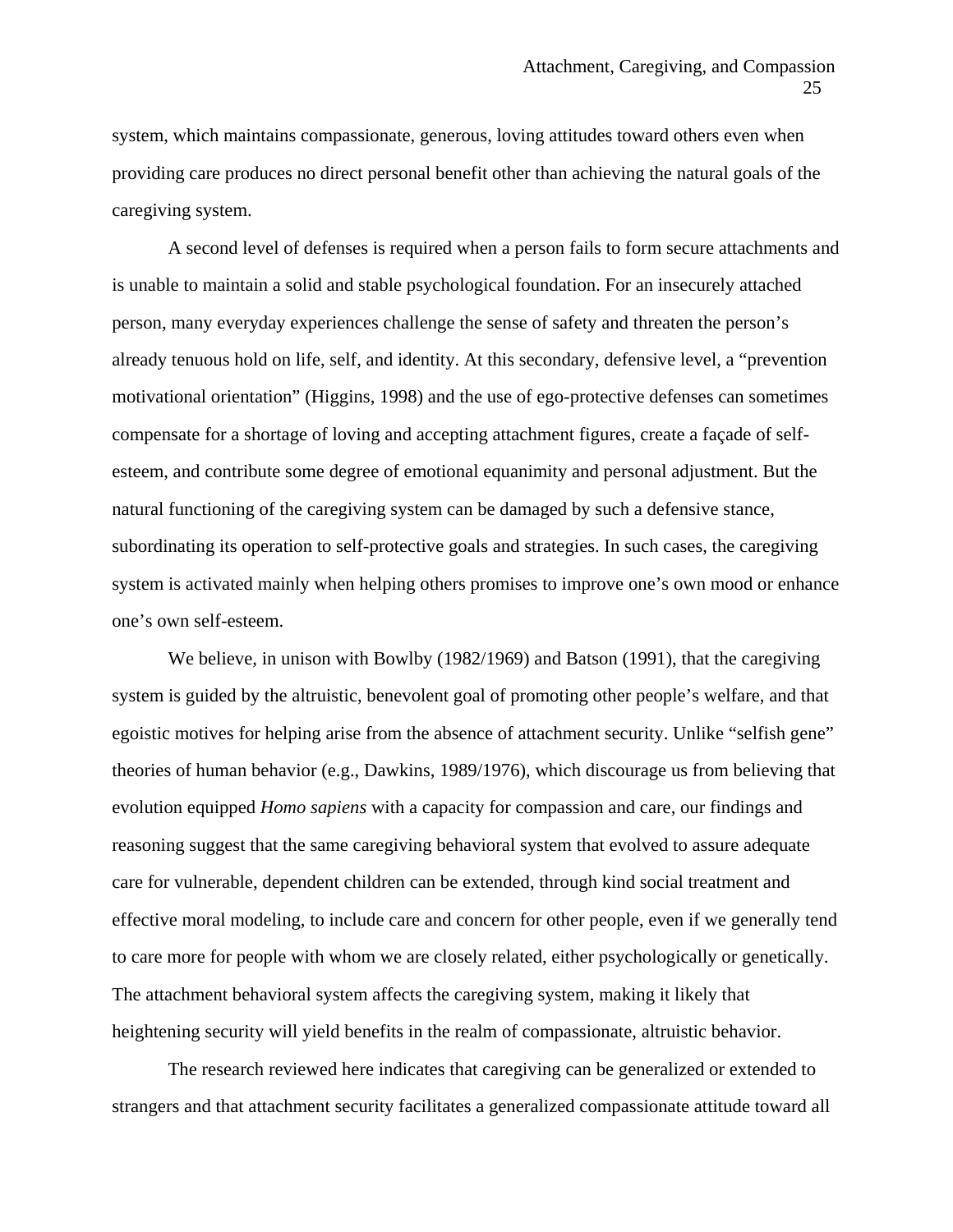humanity. Although the prototypical biological function of the caregiving system is to facilitate the survival of offspring, which should cause it to be most strongly applied to people with whom one has a close relationship, recurrent functioning of the caregiving system in favorable, security-providing environments may transform empathy, compassion, and altruism into chronically accessible dispositions, traits, or skills that can be contextually activated by the presence of a distressed person, even a stranger in need. That is, what begins as caring for specific individuals (especially offspring) can become transformed and generalized into a prosocial disposition or trait that is applied very broadly. The availability of sensitive, loving, and caring attachment figures contributes greatly to this extension and expansion of compassion, caring, and altruism. Future studies should examine in greater depth the process by which compassionate love is generalized from close relationship partners to strangers and the extent to which security-enhancement through media or school systems can increase a compassionate attitude towards others' needs.

In following Bowlby and Ainsworth's lead, we have portrayed attachment security as a likely prerequisite for the optimal functioning of other behavioral systems. One reason for doing so is that attachment behavior and attachment styles appear early in infant development, whereas caregiving (e.g., as first indicated, for example, by empathy in 3-year-olds; Kestenbaum, Farber, & Sroufe, 1989) appears next. Another reason for giving prominence to the attachment system is that its biological function – assuring protection (i.e., survival) – is obviously necessary if one is to provide support and comfort to needy others. Once a child has a functioning attachment system and has begun to adapt to the local caregiving environment (i.e., once a stable attachment style has developed), the child's caregiving system comes on line to deal with sibling and peer relationships and to allow the child to be influenced by enculturation and moral socialization. Given that children with different attachment styles act in and experience social relationships differently, the operating parameters of the caregiving system may be shaped in compatible directions. Also important are imitation and modeling of primary caregivers, which create similarities between a child's attachment system (shaped by the parents) and his or her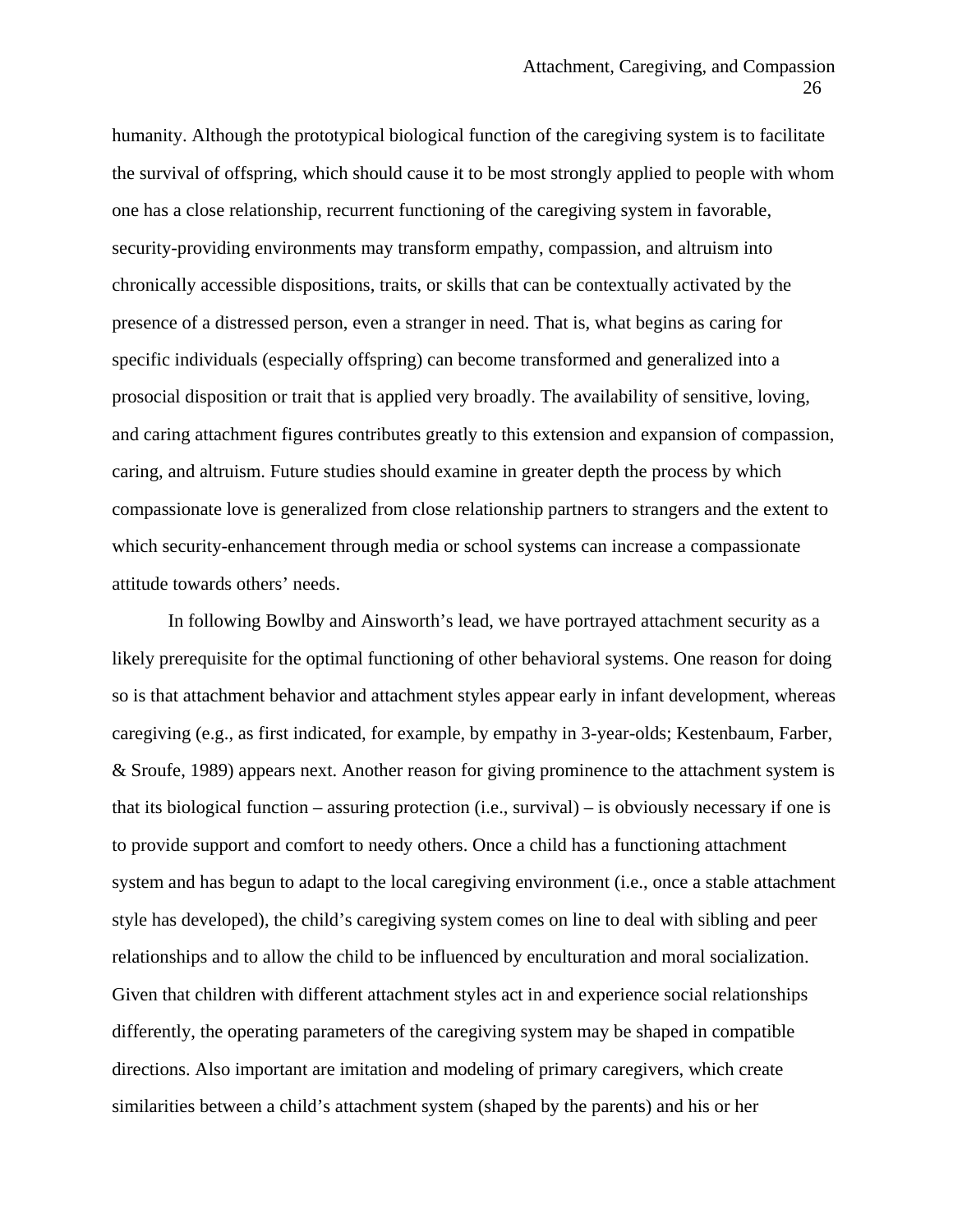caregiving system (modeled on those of the parents). Future developmental research should examine the developmental trajectories of attachment and caregiving from childhood to adulthood and determine how parenting behavior, a parent's personality, and other familial, social, and cultural factors shape these trajectories.

There are at least two ways to think about the interrelations between the attachment and caregiving systems. One possibility is that the two systems are affected by individual differences in temperament or personality. Several studies have been conducted to see whether global attachment styles, or attachment-style dimensions, are redundant with one or more of the "big five" personality traits: openness to experience, conscientiousness, extroversion, agreeableness, and neuroticism. The evidence so far suggests that they are related but not redundant (e.g., Shaver & Brennan, 1992; Carver, 1997; Noftle & Shaver, 2006). Attachment measures have frequently outperformed global personality measures in predicting caregiving behaviors (e.g., Simpson et al., 1996; Mikulincer et al., 2001, 2005). In addition, we have controlled for neuroticism, self-esteem, and interpersonal trust in several of our studies and still obtained predicted effects of attachment anxiety and avoidance (Gillath, Shaver, Mikulincer, Nitzberg, Erez, & van IJzendoorn, 2005; Mikulincer et al., 2005).

Nevertheless, attachment and caregiving may be influenced by genes. To date, there have been only a few behavior genetic studies of attachment in infancy and adulthood, and their findings are inconsistent. Some suggest a role for genetic, temperamental factors in shaping individual differences in attachment and some do not (e.g., Bakermans-Kranenburg, van IJzendoorn, Bokhorst, & Schuengel, 2004; Brussoni, Jang, Livesley, & Macbeth, 2000; Crawford et al., in press; O'Connor & Croft, 2001). It is likely that that similarities, degrees of overlap, and differences in what is tapped by measures of adult attachment and caregiving can eventually be better understood by discovering the extent to which they have similar or different genetic and social-environmental roots. Much more research is needed to determine how and to what extent security-enhancing experiences interact with genes and patterns of gene expression to influence caregiving motives and behavior.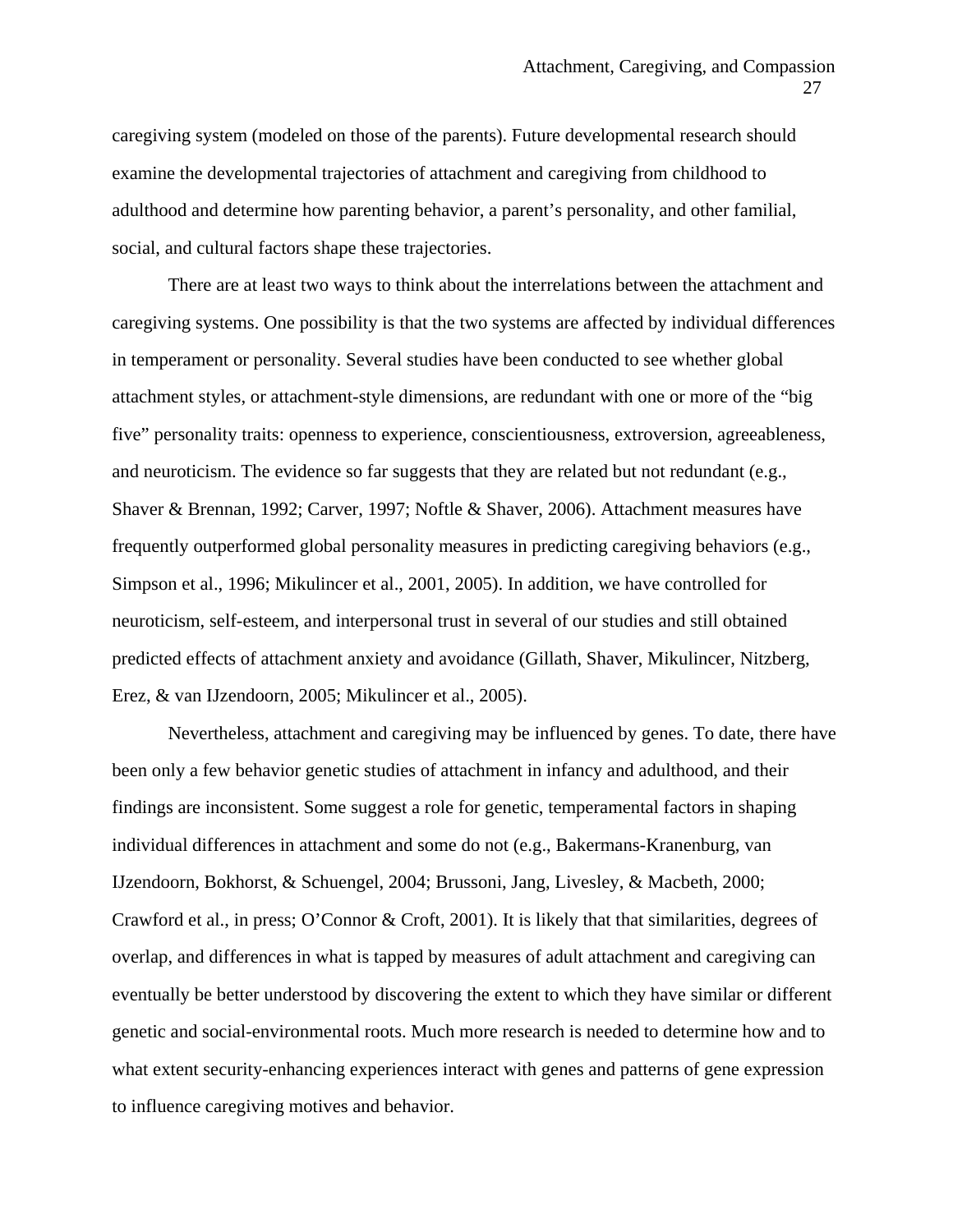A second alternative is that caregiving behavior feeds back on attachment security. This alternative fits with Underwood's (this volume) model, according to which being compassionate, loving, and caring toward others can alter the substrate of compassionate love, which we believe includes the attachment system. Even if the operating parameters of the caregiving system are shaped by variations in attachment security, they may also be influenced by specific life circumstances that facilitate or block effective caregiving (e.g., attending religious services or a school that fosters empathy, compassion, and benevolence). Moreover, adult attachment styles are not mere reflections of early parent-infant interactions but can be affected by later social experiences (e.g., Davila & Cobb, 2004; Fraley, 2002). Hence, expressions of the caregiving system (e.g., volunteering to help others and becoming more self-confident as a result) and experiences in close relationships (e.g., caring effectively for a romantic partner and thereby enhancing relationship satisfaction and stability) can feed back on a person's attachment security.

At present we know relatively little about the extent to which the caregiving system affects the attachment system. However, we have preliminary evidence from a cross-sectional, correlational study in which attachment-anxious people who volunteered in the community reported less loneliness and lower levels of interpersonal problems than attachment-anxious people who did not engage in such activities (Gillath, Shaver, Mikulincer, Nitzberg, Erez, & van IJzendoorn, 2005). We need more sophisticated longitudinal and experimental designs in order to delineate the boundaries and mediators of these effects.

## *Concluding Comments: A Broader Perspective*

The process we have described in this chapter, whereby attachment security supports compassionate, altruistic love is referred to, either explicitly or implicitly, in many religious sayings and practices. In Buddhism, for example, a common form of compassion meditation involves remembering what it feels like to receive unconditional love from an attachment figure and then turn that love, in one's mind (and eventually in one's behavior), toward other targets. Chödrön (2003) describes the procedure as follows: "To begin, we start just where we are. We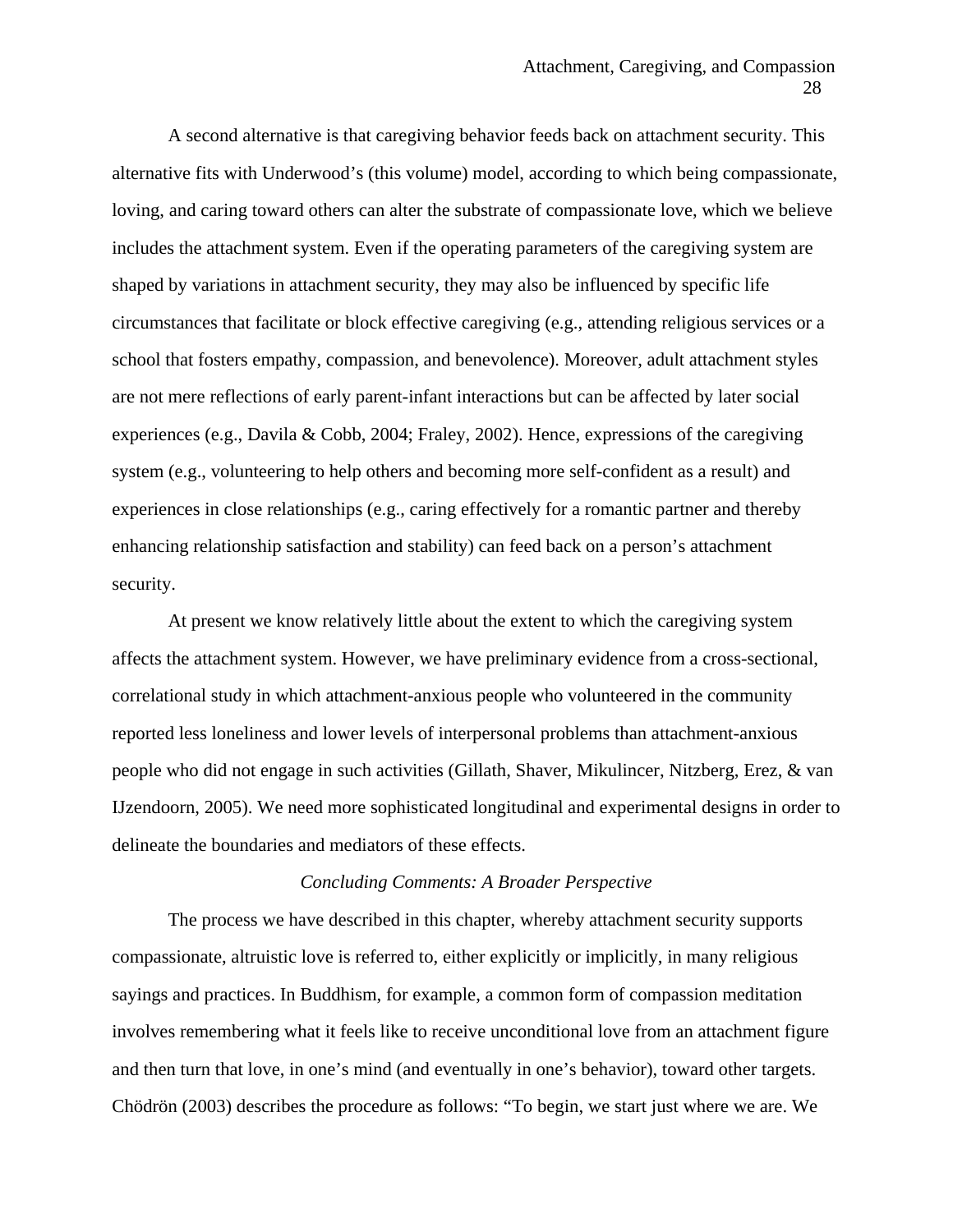connect with the place where we currently feel loving-kindness, compassion, joy, or equanimity, however limited they may be.... Then we gradually extend [this] to a widening circle of relationships…. 'May I be free from suffering and the root of suffering. May you be free from suffering and the root of suffering. May all beings be free of suffering and the root of suffering'" (pp. 66-67). This is remarkably similar to the security inductions we used in our research to foster compassion and altruism, even though we had not heard about the Buddhist technique. We began with reminders of others who had provided study participants with love and kindness, and we then checked to see whether greater compassion arose as a result – and it did. Our manipulations were based on attachment theory rather than Buddhism, but the two approaches are similar in this and other respects.

Buddhism also recognizes the importance of love to the development of a healthy mind. According to Chödrön (2003), "The essential practice is to cultivate maitri, or lovingkindness.... [An] image for maitri is that of a mother bird who protects and cares for her young until they are strong enough to fly away. People sometimes ask, 'Who am I in this image – the mother or the chick?' The answer is *both*…. Without loving-kindness for ourselves, it is difficult, if not impossible, to genuinely feel it for others" (pp. 9-10). This is similar to our ideas about the importance of attachment figures' love and secure self-representations to the ability to be compassionate, toward oneself and other people, but attachment theory and research point to the social origins of this ability and show that it is much more difficult for some people than for others to apply "maitri" to themselves or anyone else.

Our approach is also relevant to Judeo-Christian religions. The golden rule of these religions, for example, which enjoins people to treat others as they would like to be treated themselves, is obviously easier to follow if one knows what it is like to be treated well, can accurately empathize with other people's need for kind treatment, and can provide for others without feeling cheated, robbed, or entitled to praise. Moreover, religious "models" (Oman & Thoresen, 2003) are generally portrayed in Judeo-Christian scriptures and stories as securityenhancing attachment figures who love their followers and enjoin them to treat others lovingly as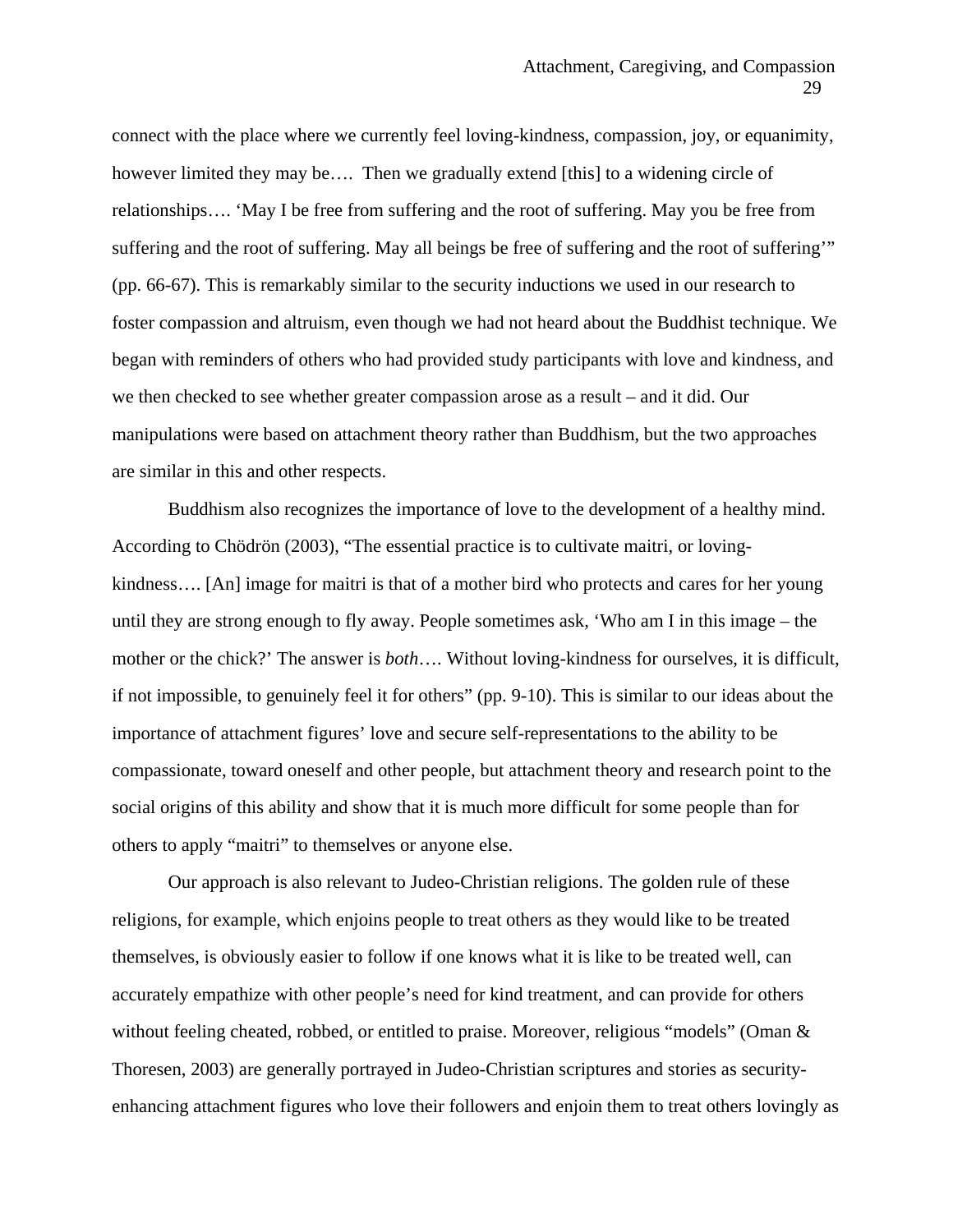well. Jesus, for example, is described by John (13:35) as saying, "By this all will know that you are my disciples, if you have love for one another." Luke (6:30-36) describes Jesus as giving the following instructions: "Give to everyone who asks of you…. Love your enemies, do good, and lend, hoping for nothing in return." Thinking about a caring and loving God or such a God incarnate, praying to a security-enhancing God, and acknowledging God's protective and comforting power may be effective ways to promote compassionate love and altruistic behavior because they enhance a believer's sense of security. Future research should test this intriguing possibility.

Seeing the similarity between attachment theory and religious traditions suggests that attachment theory (like other humanistic theories in psychology) grows out of a core set of ideas that appear repeatedly in human history and in psychology. The potential advantages of attachment theory, when seen in the context of previous psychological, religious, and philosophical approaches, are its roots in evolutionary biology and its growing body of empirical research evidence. Our hope, for both our work and the present volume more generally, is that it will prove possible to integrate the valid insights of previous and current thinkers while providing useful details concerning psychological and neural mechanisms. This should lead to valuable policies and practices for parents, educators, therapists, and political and religious leaders, all of whom play a role in moving humanity closer to universal compassionate love and world peace.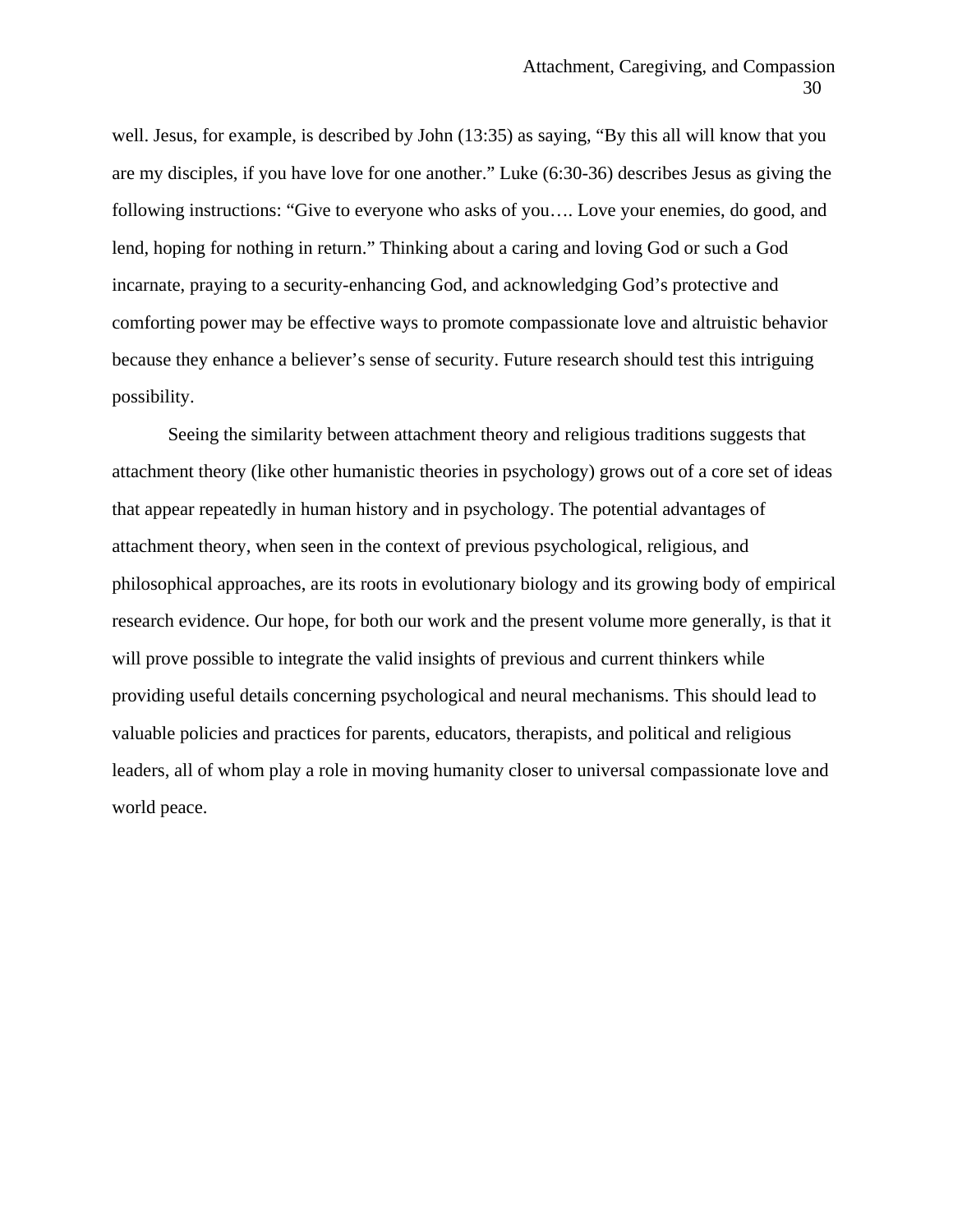### *References*

- Ainsworth, M. D. S., Blehar, M. C., Waters, E., & Wall, S. (1978). *Patterns of attachment: Assessed in the strange situation and at home*. Hillsdale, NJ: Erlbaum.
- Bakermans-Kranenburg, M. J., van IJzendoorn, M. H., Bokhorst, C. L., & Schuengel, C. (2004). The importance of shared environment in infant-father attachment: A behavioral genetic study of the attachment Q-sort. *Journal of Family Psychology, 18*, 545-549.
- Baldwin, M. W., Keelan, J. P. R., Fehr, B., Enns, V., & Koh Rangarajoo, E. (1996). Socialcognitive conceptualization of attachment working models: Availability and accessibility effects. *Journal of Personality and Social Psychology, 71*, 94-109.
- Bartholomew, K., & Horowitz, L. M. (1991). Attachment styles among young adults: A test of a four-category model*. Journal of Personality and Social Psychology, 61*, 226-244.
- Batson, C. D. (1987). Prosocial motivation: It is ever truly altruistic? In L. Berkowitz (Ed.), *Advances in experimental social psychology* (Vol. 20, pp. 65-122). New York: Academic Press.
- Batson, C. D. (1991). *The altruism question: Toward a social-psychological answer.* Hillsdale, NJ: Erlbaum.
- Batson, C. D., Batson, J. G., Griffitt, C. A., Barrientos, S., Brandt, J. R., Sprengelmeyer, P., & Bayly, M. J. (1989). Negative-state relief and the empathy-altruism hypothesis. *Journal of Personality and Social Psychology, 56*, 922-933.
- Bosquet, M., & Egeland, B. (2001). Associations among maternal depressive symptomatology, state of mind, and parent and child behaviors: Implications for attachment-based interventions. *Attachment and Human Development, 3*, 173-199.
- Bowlby, J. (1973). *Attachment and loss: Vol. 2. Separation: Anxiety and anger*. New York: Basic Books.
- Bowlby, J. (1980). *Attachment and loss: Vol. 3. Sadness and depression*. New York: Basic Books.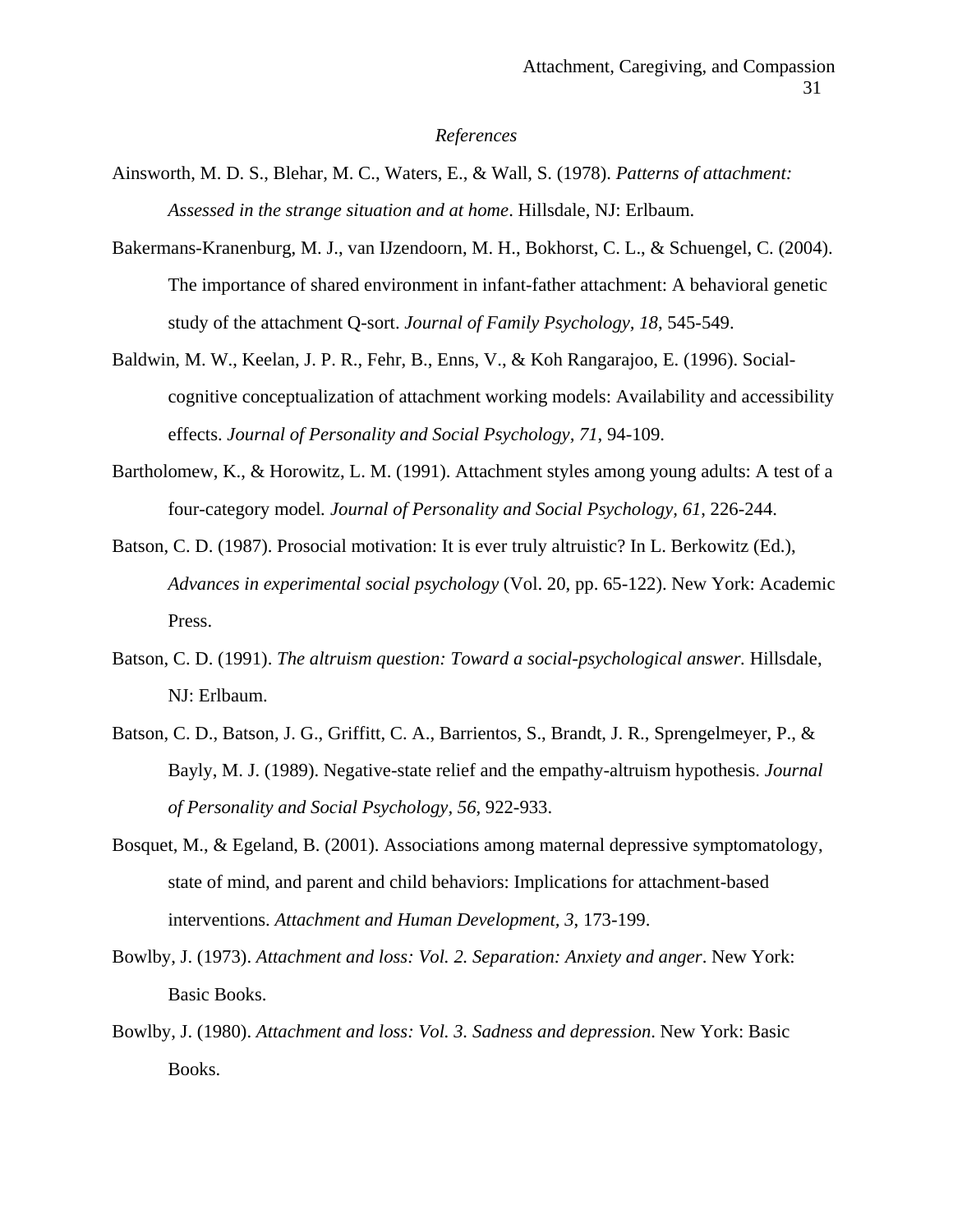- Bowlby, J. (1982). *Attachment and loss: Vol. 1. Attachment* (2<sup>nd</sup> ed.). New York: Basic Books. (Orig. ed. 1969)
- Bowlby, J. (1988). *A secure base: Clinical applications of attachment theory*. London: Routledge.
- Brennan, K. A., Clark, C. L., & Shaver, P. R. (1998). Self-report measurement of adult attachment: An integrative overview. In J. A. Simpson & W. S. Rholes (Eds.), *Attachment theory and close relationships* (pp. 46-76). New York: Guilford Press.
- Britton, P. C., & Fuendeling, J. M. (2005). The relations among varieties of adult attachment and the components of empathy. *Journal of Social Psychology, 145*, 519-530.
- Brussoni, M. J., Jang, K. L., Livesley, W., & MacBeth, T. M. (2000). Genetic and environmental influences on adult attachment styles. *Personal Relationships, 7*, 283-289.
- Carpenter, B. D. (2001). Attachment bonds between adult daughters and their older mothers: Associations with contemporary caregiving. *Journals of Gerontology: Series B: Psychological Sciences and Social Sciences, 56B*, 257-266.
- Carver, C. S. (1997). Adult attachment and personality: Converging evidence and a new measure. *Personality and Social Psychology Bulletin, 23*, 865-883.
- Cassidy, J., & Kobak, R. R. (1988). Avoidance and its relationship with other defensive processes. In J. Belsky & T. Nezworski (Eds.), *Clinical implications of attachment* (pp. 300-323). Hillsdale, NJ: Erlbaum.
- Cassidy, J., & Shaver, P. R. (Eds). (1999). *Handbook of attachment: Theory, research, and clinical applications.* New York: Guilford Press.
- Chödrön, P. (2003). *Comfortable with uncertainty*. Boston, MA: Shambhala.
- Cicirelli, V. G. (1993). Attachment and obligation as daughters' motives for caregiving behavior and subsequent effect on subjective burden. *Psychology and Aging, 8*, 144-155.
- Clary, E. G., Snyder, M., Ridge, R. D., Copeland, J., Stukas, A. A., Haugen, J., & Miene, P. (1998). Understanding and assessing the motivations of volunteers: A functional approach. *Journal of Personality and Social Psychology, 74*, 1516-1530.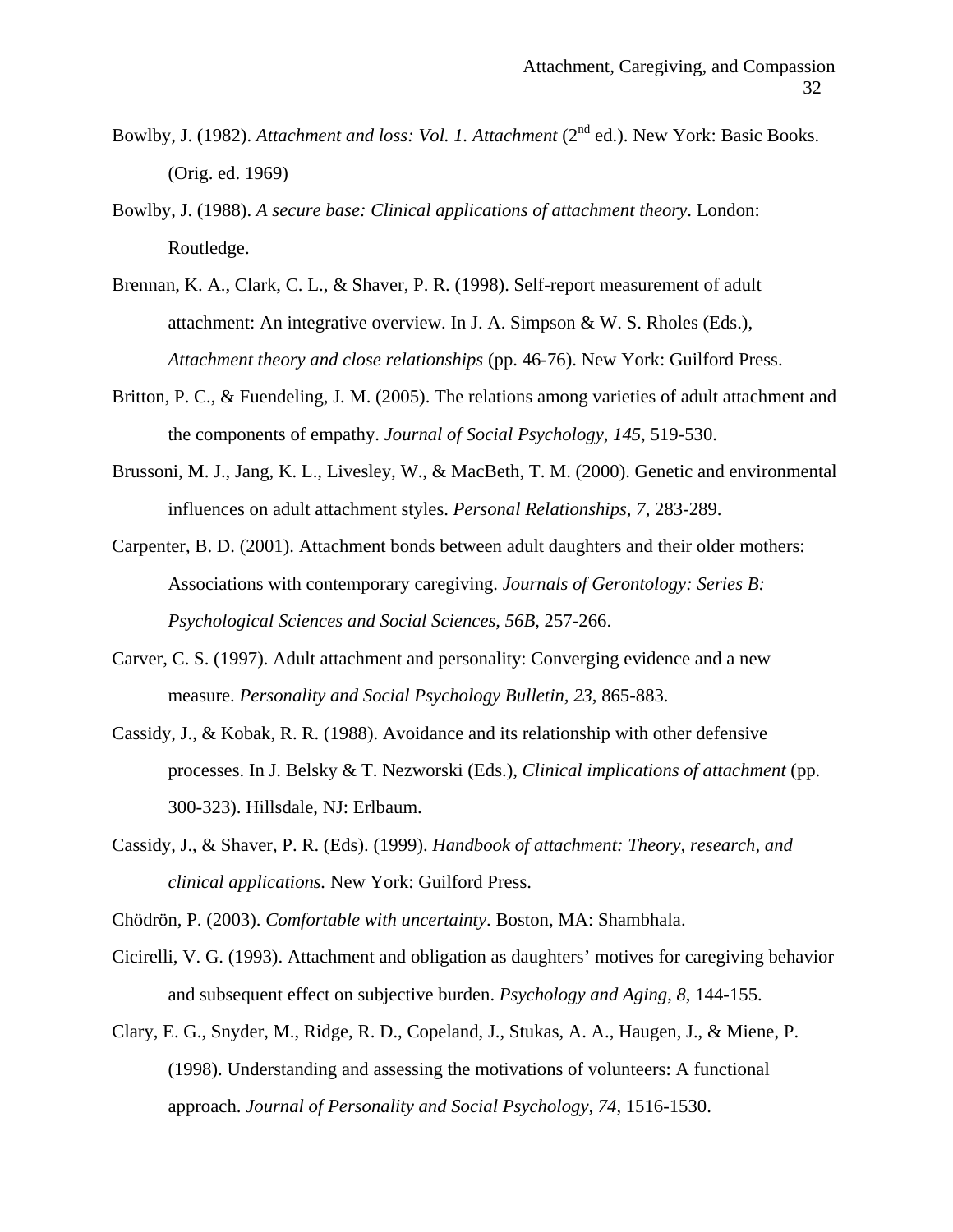- Collins, N. L. (1996). Working models of attachment: Implications for explanation, emotion, and behavior. *Journal of Personality and Social Psychology, 71*, 810-832.
- Collins, N. L., & Feeney, B. C. (2000). A safe haven: An attachment theory perspective on support seeking and caregiving in intimate relationships. *Journal of Personality and Social Psychology, 78,* 1053-1073.
- Collins, N. L., Guichard, A. C., Ford, M. B., & Feeney, B. C. (2006). Responding to need in intimate relationships: Normative processes and individual differences. In M. Mikulincer & G. S. Goodman (Eds.), *Dynamics of romantic love: Attachment, caregiving, and sex*  (pp. 149-189). New York: Guilford Press.
- Corcoran, K. O., & Mallinckrodt, B. (2000). Adult attachment, self-efficacy, perspective taking, and conflict resolution. *Journal of Counseling and Development, 78*, 473-483.
- Crawford, T. N., Livesley, W. J., Jang, K. L., Shaver, P. R., Cohen, P., & Ganiban, J. (in press). Insecure attachment and personality disorder: A twin study of adults. *Journal of Personality Disorders*.
- Crispi, E. L., Schiaffino, K., & Berman, W. H. (1997). The contribution of attachment to burden in adult children of institutionalized parents with dementia. *[Gerontologist,](http://132.70.177.241/webspirs/doLS.ws?ss=Gerontologist-+in+SO) 37*, 52-60.
- Crowell, J. A., & Feldman, S. S. (1988). Mothers' internal models of relationships and children's behavioral and developmental status: A study of mother-child interaction. *Child Development, 59*, 1273-1285.
- Crowell, J. A., & Feldman, S. S. (1991). Mothers' working models of attachment relationships and mother and child behavior during separation and reunion. *Developmental Psychology, 27*, 597-605.

Dalai Lama (2002). *The heart of compassion*. Boston, MA: Little Brown.

Davila, J., & Cobb, R. J. (2004). Predictors of changes in attachment security during adulthood. In W. S. Rholes & J. A. Simpson (Eds.), *Adult attachment: Theory, research, and clinical implications* (pp. 133-156). New York: Guilford Press.

Dawkins, R. (1976/1989). *The selfish gene*. New York: Oxford University Press.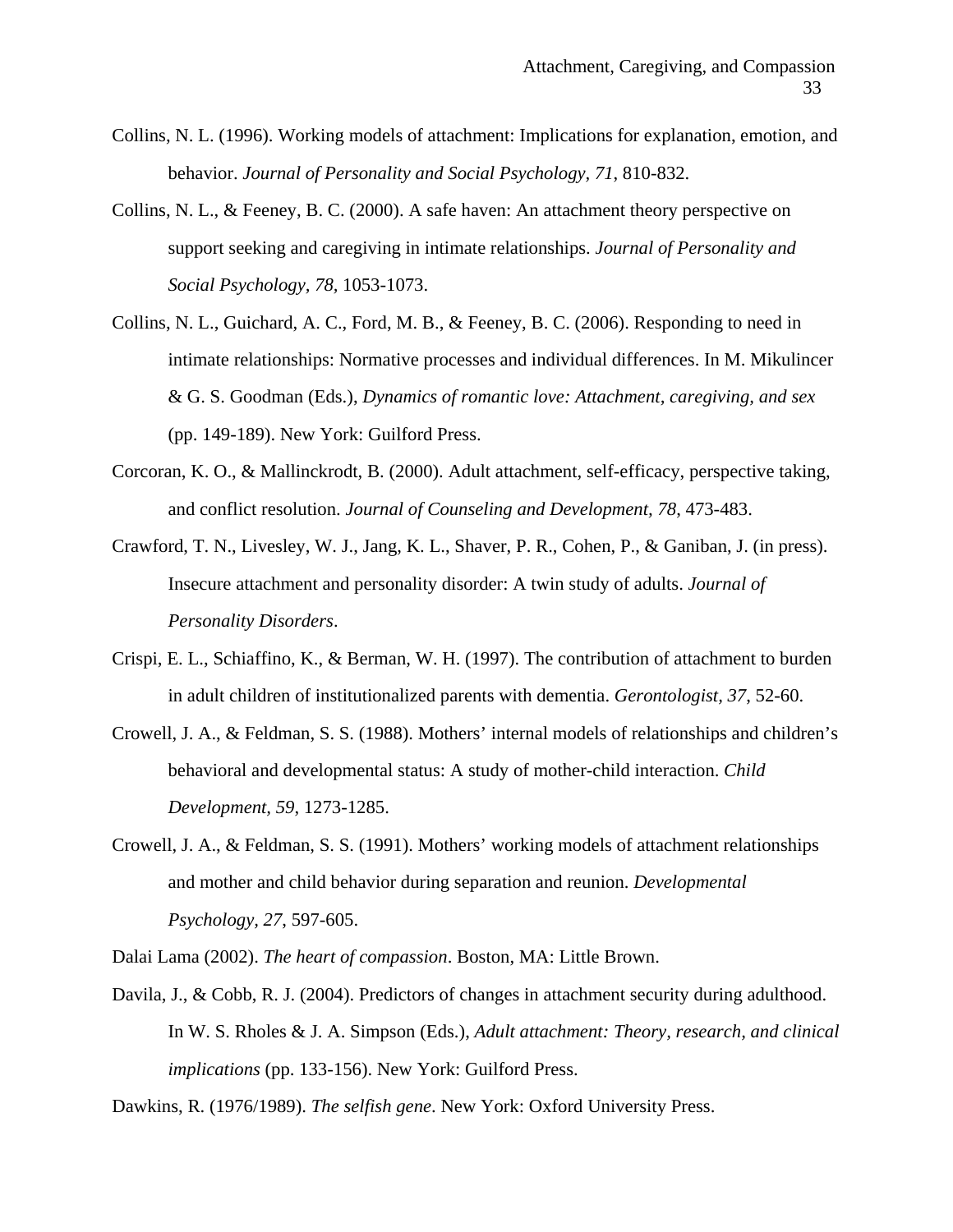- Edelstein, R. S., Alexander, K. W., Shaver, P. R., Schaaf, J. M., Quas, J. A., Lovas, G. S., & Goodman, G. S. (2004). Adult attachment style and parental responsiveness during a stressful event. *Attachment and Human Development, 6*, 31-52.
- Feeney, B. C. (2005). *Individual differences in secure base support provision: The role of attachment style, relationship characteristics, and underlying motivations.* Unpublished manuscript, Carnegie Mellon University, Pittsburgh, PA.
- Feeney, B. C., & Collins, N. L. (2001). Predictors of caregiving in adult intimate relationships: An attachment theoretical perspective. *Journal of Personality and Social Psychology, 80,* 972-994.
- Feeney, B. C., & Collins, N. L. (2003). Motivations for caregiving in adult intimate relationships: Influences on caregiving behavior and relationship functioning. *Personality and Social Psychology Bulletin*, *29*, 950-968.
- Feeney, J. A. (1996). Attachment, caregiving, and marital satisfaction. *Personal Relationships*, *3*, 401-416.
- Feeney, J. A. (1999). Adult romantic attachment and couple relationships. In J. Cassidy & P. R. Shaver (Eds.), *Handbook of attachment: Theory, research, and clinical applications* (pp. 355-377). New York: Guilford Press.
- Feeney, J. A., & Hohaus, L. (2001). Attachment and spousal caregiving. *Personal Relationships, 8*, 21-39.
- Fraley, R. C. (2002). Attachment stability from infancy to adulthood: Meta-analysis and dynamic modeling of developmental mechanisms. *Personality and Social Psychology Review, 6,* 123-151.
- Fraley, R. C., & Davis, K. E. (1997). Attachment formation and transfer in young adults' close friendships and romantic relationships. *Personal Relationships, 4*, 131-144.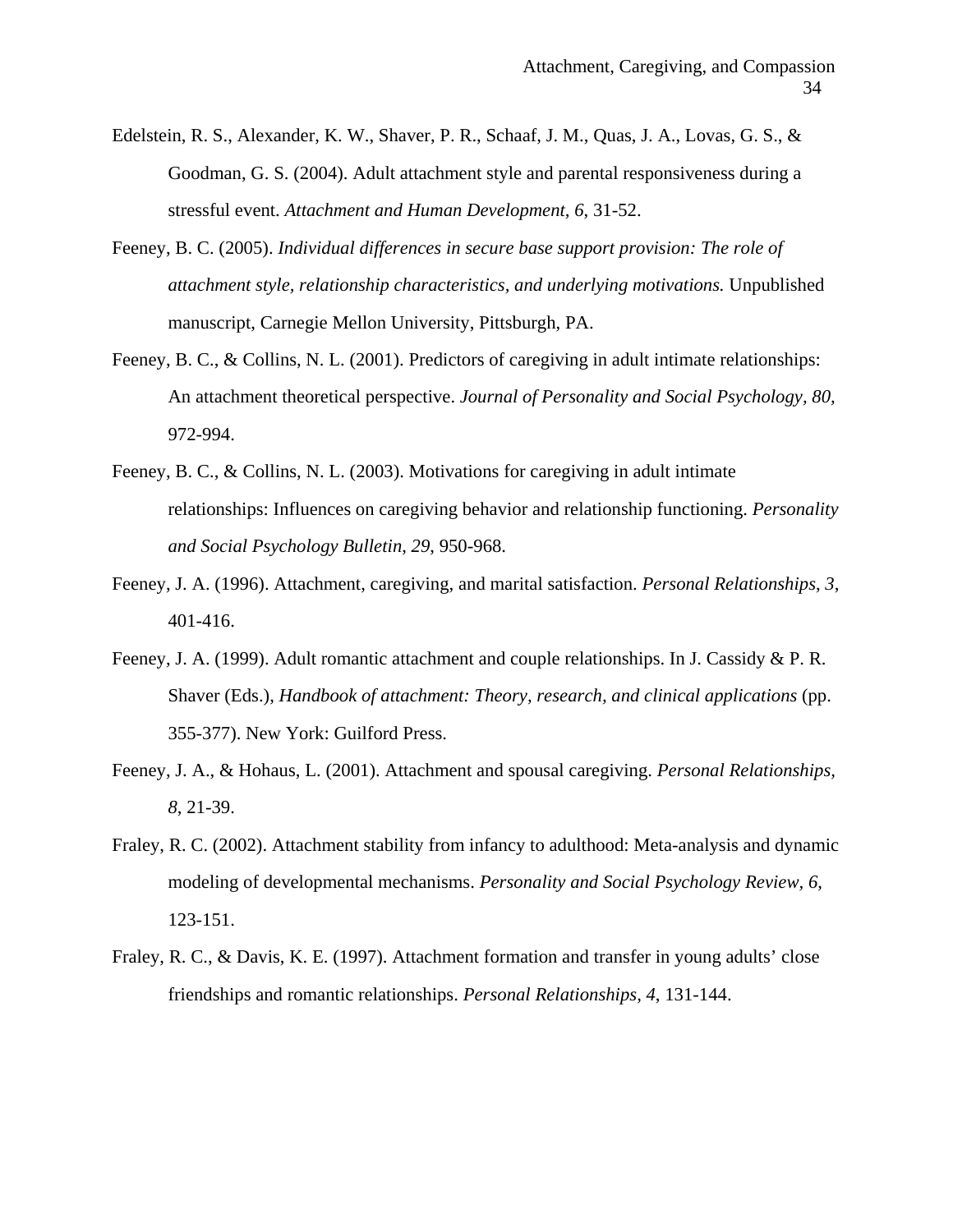- Fraley, R. C., Davis, K. E., & Shaver, P. R. (1998). Dismissing-avoidance and the defensive organization of emotion, cognition, and behavior. In J. A. Simpson  $\&$  W. S. Rholes (Eds.), *Attachment theory and close relationships* (pp. 249-279). New York: Guilford Press.
- Fraley, R. C., & Shaver, P. R. (2000). Adult romantic attachment: Theoretical developments, emerging controversies, and unanswered questions. *Review of General Psychology, 4*, 132-154.
- Fraley, R. C., & Waller, N. G. (1998). Adult attachment patterns: A test of the typological model. In J. A. Simpson & W. S. Rholes (Eds.), *Attachment theory and close relationships* (pp. 77-114). New York: Guilford Press.
- Fritz, H., & Helgeson, V. S. (1998). Distinctions of unmitigated communion from communion: Self-neglect and over-involvement with others. *[Journal of Personality and Social](http://132.70.177.241/webspirs/doLS.ws?ss=Journal-of-Personality-and-Social-Psychology+in+SO)  [Psychology](http://132.70.177.241/webspirs/doLS.ws?ss=Journal-of-Personality-and-Social-Psychology+in+SO)*, 75, 121-140.
- George, C., & Solomon, J. (1999). Attachment and caregiving: The caregiving behavioral system. In J. Cassidy & P. R. Shaver (Eds.), *Handbook of attachment: Theory, research, and clinical applications* (pp. 649-670). New York: Guilford Press.
- Gillath, O., Shaver, P. R., & Mikulincer, M. (2005). An attachment-theoretical approach to compassion and altruism. In P. Gilbert (Ed.), *Compassion: Conceptualizations, research, and use in psychotherapy* (pp. 121-147). London: Brunner-Routledge.
- Gillath, O., Shaver, P. R., Mikulincer, M., Nitzberg, R. A., Erez, A., & van IJzendoorn, M. H. (2005). Attachment, caregiving, and volunteering: Placing volunteerism in an attachmenttheoretical framework. *Personal Relationships, 12,* 425-446.
- Goodman, G. S., Quas, J. A., Batterman-Faunce, J. M., Riddlesberger, M. M., & Kuhn, J. (1997). Children's reactions to and memory for a stressful event: Influences of age, anatomical dolls, knowledge, and parental attachment. *Applied Developmental Science, 1*, 54-75.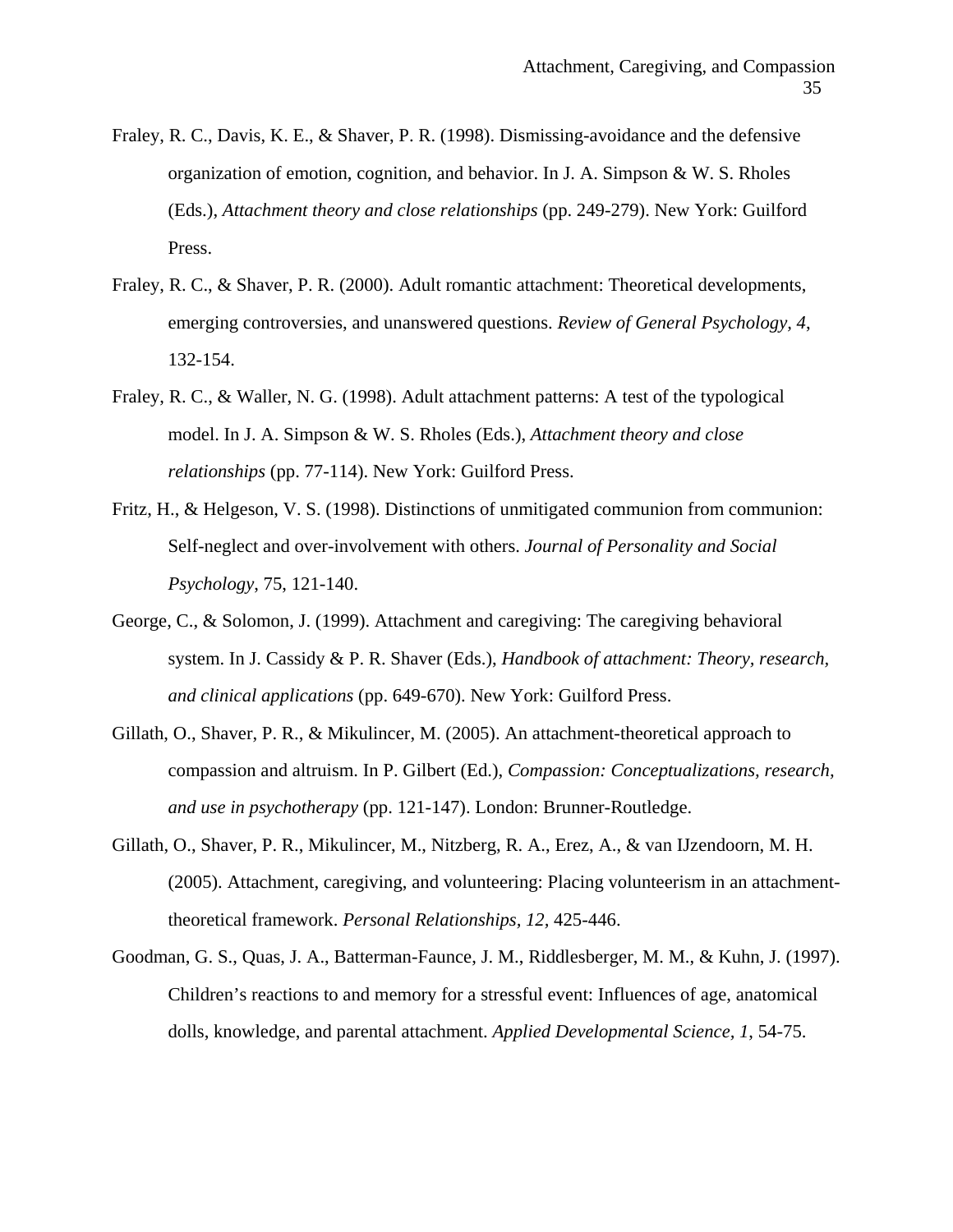- Grossmann, K., Fremmer-Bombik, E., Rudolph, J., & Grossmann, K. E. (1988). Maternal attachment representations as related to patterns of infant-mother attachment and maternal care during the first year. In R. A. Hinde & J. Stevenson-Hinde (Eds.), *Relationships within families* (pp. 241-260). Oxford, UK: Oxford Science Publications.
- Haft, W., & Slade, A. (1989). Affect attunement and maternal attachment: A pilot study. *Infant Mental Health Journal, 10*, 157-172.
- Hamilton, W. D. (1964). The genetical evolution of social behavior. I and II. *Journal of Theoretical Biology, 7,* 1-52.
- Hazan, C., & Shaver, P. R. (1987). Romantic love conceptualized as an attachment process. *Journal of Personality and Social Psychology, 52*, 511-524.
- Higgins, E. T. (1998). Promotion and prevention: Regulatory focus as a motivational principle. In M. P. Zanna (Ed.), *Advances in experimental social psychology* (Vol. 30, pp. 1-46). New York: Academic Press.
- Joireman, J. A., Needham, T. L., & Cummings, A. L. (2002). Relationships between dimensions of attachment and empathy. *North American Journal of Psychology, 4*, 63-80.
- Kestenbaum, R., Farber, E. A., & Sroufe, L. A. (1989). Individual differences in empathy among preschoolers: Relation to attachment history. In N. Eisenberg (Ed.), *Empathy and related emotional competence*, *New Directions for Child Development*, No. 44 (pp. 51-64). San Francisco, CA: Jossey-Bass.
- Kunce, L. J., & Shaver, P. R. (1994). An attachment-theoretical approach to caregiving in romantic relationships. In K. Bartholomew & D. Perlman (Eds.), *Advances in personal relationships* (Vol. 5, pp. 205-237). London, England: Kingsley.
- Lehman, D. R., Ellard, J. H., & Wortman, C. B. (1986). Social support for the bereaved: Recipients' and providers' perspectives of what is helpful. *Journal of Consulting and Clinical Psychology, 54*, 438-446.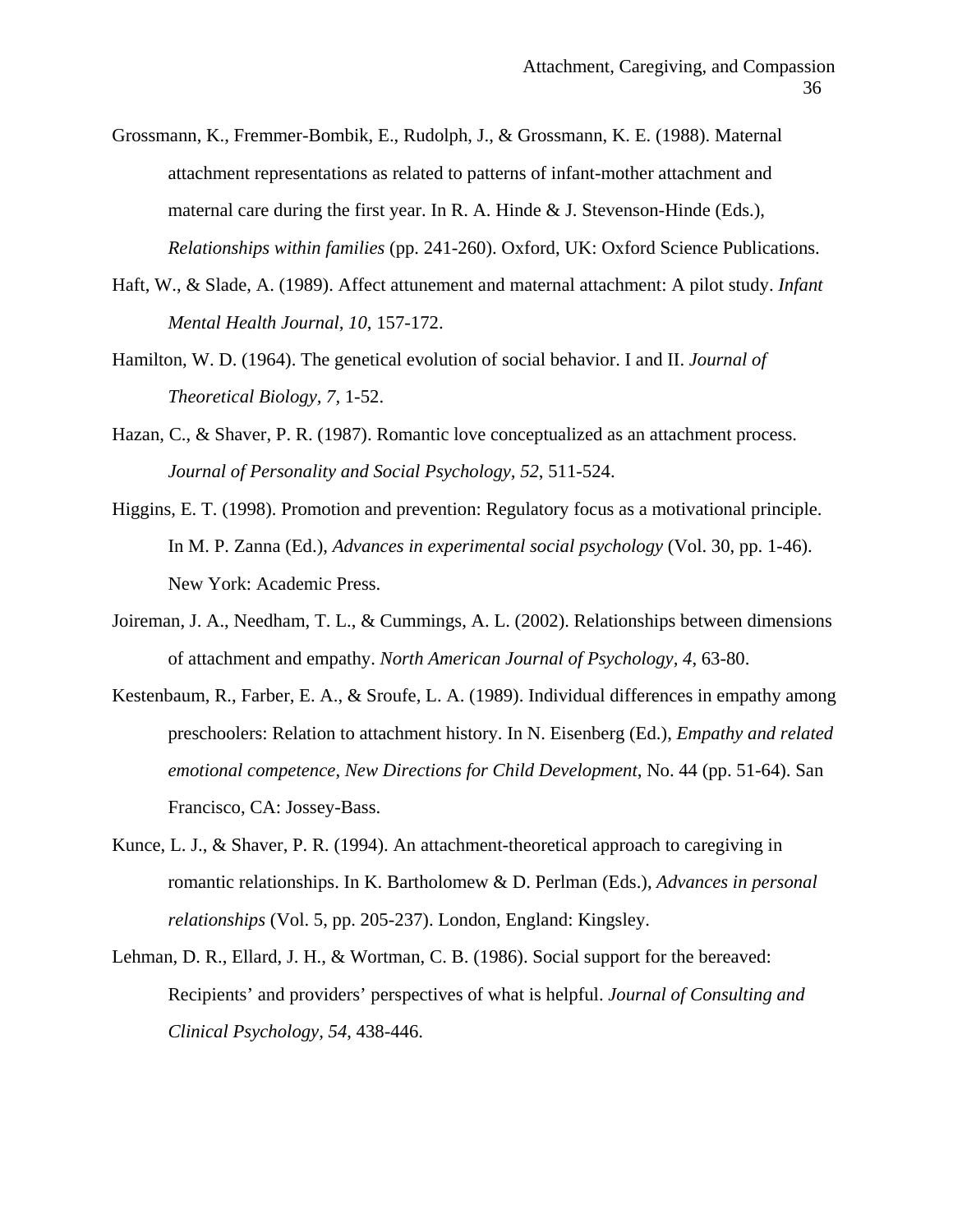- Markiewicz, D., Reis, M., & Gold, D. P. (1997). An exploration of attachment styles and personality traits in caregiving for dementia patients. *International Journal of Aging and Human Development, 45*, 111-132.
- Mikulincer, M., Gillath, O., & Shaver, P. R. (2002). Activation of the attachment system in adulthood: Threat-related primes increase the accessibility of mental representations of attachment figures. *Journal of Personality and Social Psychology, 83*, 881-895.
- Mikulincer, M., Gillath, O., Halevy, V., Avihou, N., Avidan, S., & Eshkoli, N. (2001). Attachment theory and reactions to others' needs: Evidence that activation of the sense of attachment security promotes empathic responses. *Journal of Personality and Social Psychology, 81,* 1205-1224.
- Mikulincer, M., Gillath, O., Sapir-Lavid, Y., Yaakobi, E., Arias, K., Tal-Aloni, L., & Bor, G. (2003). Attachment theory and concern for others' welfare: Evidence that activation of the sense of secure base promotes endorsement of self-transcendence values. *Basic and Applied Social Psychology, 25,* 299-312*.*
- Mikulincer, M., & Shaver, P. R. (2001). Attachment theory and intergroup bias: Evidence that priming the secure base schema attenuates negative reactions to out-groups. *Journal of Personality and Social Psychology, 81*, 97-115.
- Mikulincer, M., & Shaver, P. R. (2003). The attachment behavioral system in adulthood: Activation, psychodynamics, and interpersonal processes. In M. P. Zanna (Ed.), *Advances in experimental social psychology* (Vol. 35, pp. 53-152). San Diego, CA: Academic Press.
- Mikulincer, M., & Shaver, P. R. (2004). Security-based self-representations in adulthood: Contents and processes. In W. S. Rholes & J. A. Simpson (Eds.), *Adult attachment: Theory, research, and clinical implications* (pp. 159-195). New York: Guilford Press.
- Mikulincer, M., & Shaver, P. R. (2005). Mental representations of attachment security: Theoretical foundation for a positive social psychology. In M. W. Baldwin (Ed.), *Interpersonal cognition* (pp. 233-266). New York: Guilford Press.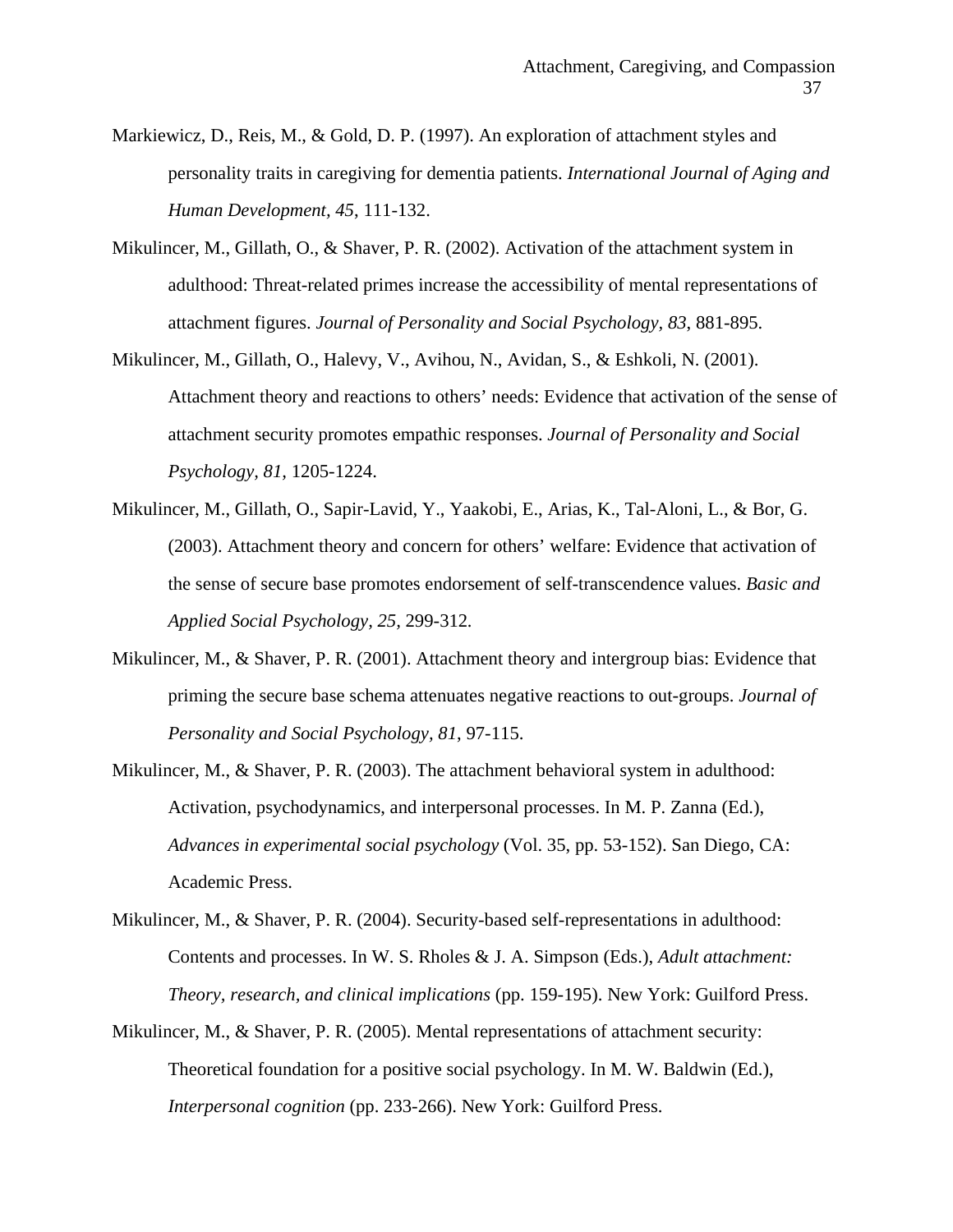- Mikulincer, M., & Shaver, P. R. (in press). *Attachment patterns in adulthood: Structure, dynamics, and change*. New York: Guilford Press.
- Mikulincer, M., Shaver, P. R., Gillath, O., & Nitzberg, R. A. (2005). Attachment, caregiving, and altruism: Boosting attachment security increases compassion and helping. *Journal of Personality and Social Psychology, 89,* 817-839.
- Noftle, E. E., & Shaver, P. R. (2006). Attachment dimensions and the big five personality traits: Associations and comparative ability to predict relationship quality. *Journal of Research in Personality, 40*, 179-208.
- O'Connor, T. G., & Croft, C. M. (2001). A twin study of attachment in preschool children. *Child Development, 72*, 1501-1511.
- Oman, D., & Thoresen, C. E. (2003). Spiritual modeling: A key to spiritual and religious growth? *International Journal for the Psychology of Religion, 13,* 149-165.
- Pederson, D. R., Gleason, K. E., Moran, G., & Bento, S. (1998). Maternal attachment representations, maternal sensitivity, and the infant-mother attachment relationship. *Developmental Psychology, 34*, 925-933.
- Priel, B., Mitrany, D., & Shahar, G. (1998). Closeness, support and reciprocity: A study of attachment styles in adolescence. *Personality and Individual Differences, 25*, 1183-1197.
- Reis, H. T., & Shaver, P. R. (1988). Intimacy as an interpersonal process. In S. Duck (Ed.), *Handbook of research in personal relationships* (pp. 367-389). London: Wiley.
- Rholes, W. S., Simpson, J. A., & Orina, M. M. (1999). Attachment and anger in an anxietyprovoking situation. *Journal of Personality and Social Psychology, 76*, 940-957.
- Schaller, M., & Cialdini, R. B. (1988). The economics of empathic helping: Support for a mood management motive. *Journal of Experimental Social Psychology, 24*, 163-181.
- Schwartz, S. H. (1992). Universals in the content and structure of values: Theoretical advances and empirical tests in 20 countries. In M. P. Zanna (Ed.), *Advances in experimental social psychology* (Vol. 25, pp. 1-65). Orlando, Fl: Academic Press.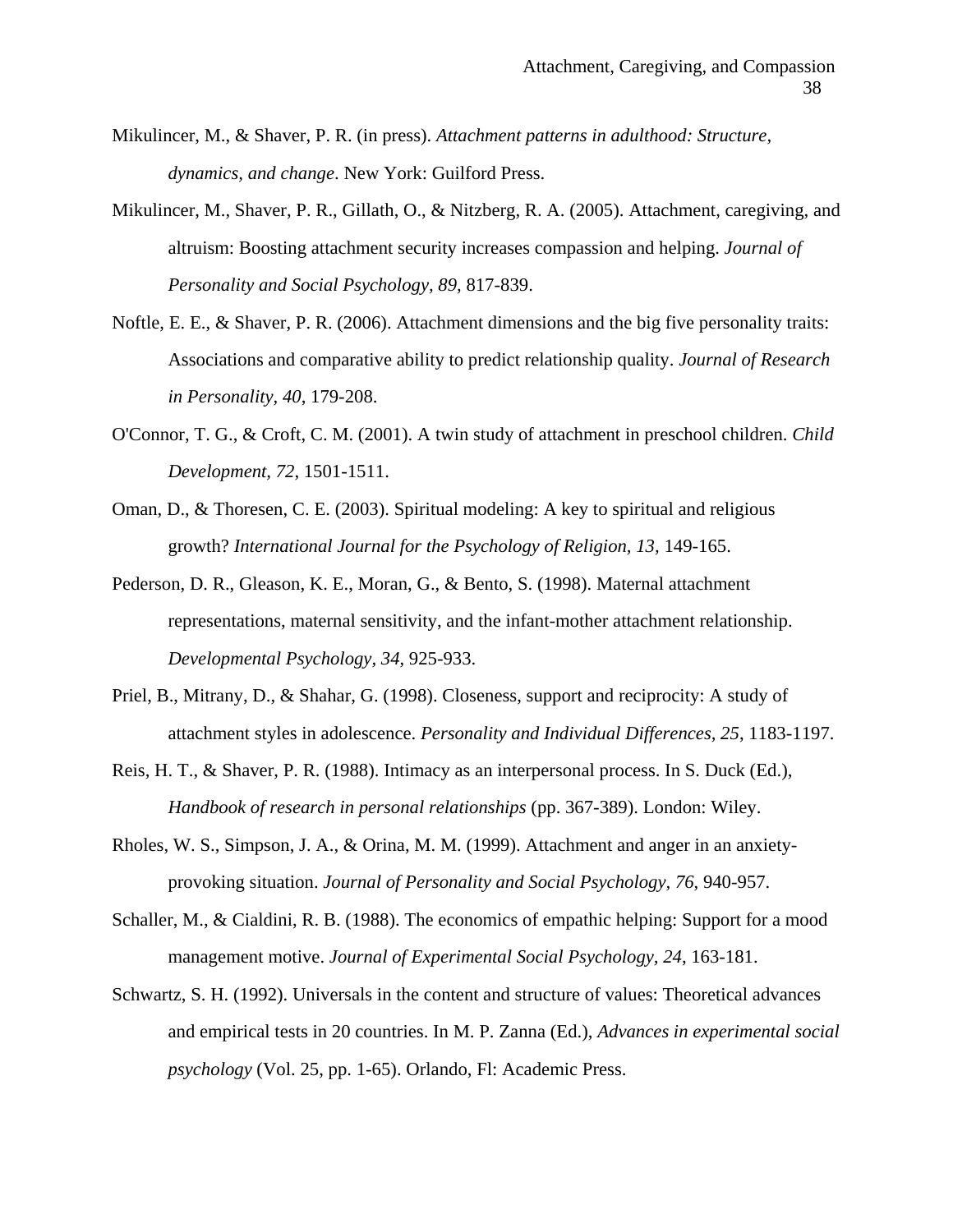- Shaver, P. R., & Brennan, K. A. (1992). Attachment styles and the "big five" personality traits: Their connections with each other and with romantic relationship outcomes. *Personality and Social Psychology Bulletin, 18*, 536-545.
- Shaver, P. R., & Clark, C. L. (1994). The psychodynamics of adult romantic attachment. In J. M. Masling & R. F. Bornstein (Eds.), *Empirical perspectives on object relations theory*  (*Empirical studies of psychoanalytic theories,* Vol. 5, pp. 105-156). Washington, DC: American Psychological Association.
- Shaver, P. R., & Hazan, C. (1988). A biased overview of the study of love. *Journal of Social and Personal Relationships*, *5*, 473-501.
- Shaver, P. R., & Hazan, C. (1993). Adult romantic attachment: Theory and evidence. In D. Perlman & W. Jones (Eds.), *Advances in personal relationships* (Vol. 4, pp. 29-70). London: Jessica Kingsley.
- Shaver, P. R., & Mikulincer, M. (2002). Attachment-related psychodynamics. *Attachment and Human Development* [Special Issue: The psychodynamics of adult attachments – Bridging the gap between disparate research traditions], *4*, 133-161.
- Shaver, P. R., & Mikulincer, M. (2005). Attachment theory and research: Resurrection of the psychodynamic approach to personality. *Journal of Research in Personality, 39*, 22-45.
- Shaver, P. R., Papalia, D., Clark, C. L., Koski, L. R., Tidwell, M., & Nalbone, D. (1996). Androgyny and attachment security: Two related models of optimal personality. *Personality and Social Psychology Bulletin, 22*, 582-597.
- Simpson, J. A., Rholes, W. S., & Nelligan, J. S. (1992). Support seeking and support giving within couples in an anxiety-provoking situation: The role of attachment styles. *Journal of Personality and Social Psychology*, *62*, 434-446.
- Simpson, J. A., Rholes, W. S., Orina, M. M., & Grich, J. (2002). Working models of attachment, support giving, and support seeking in a stressful situation. *Personality and Social Psychology Bulletin, 28*, 598-608.